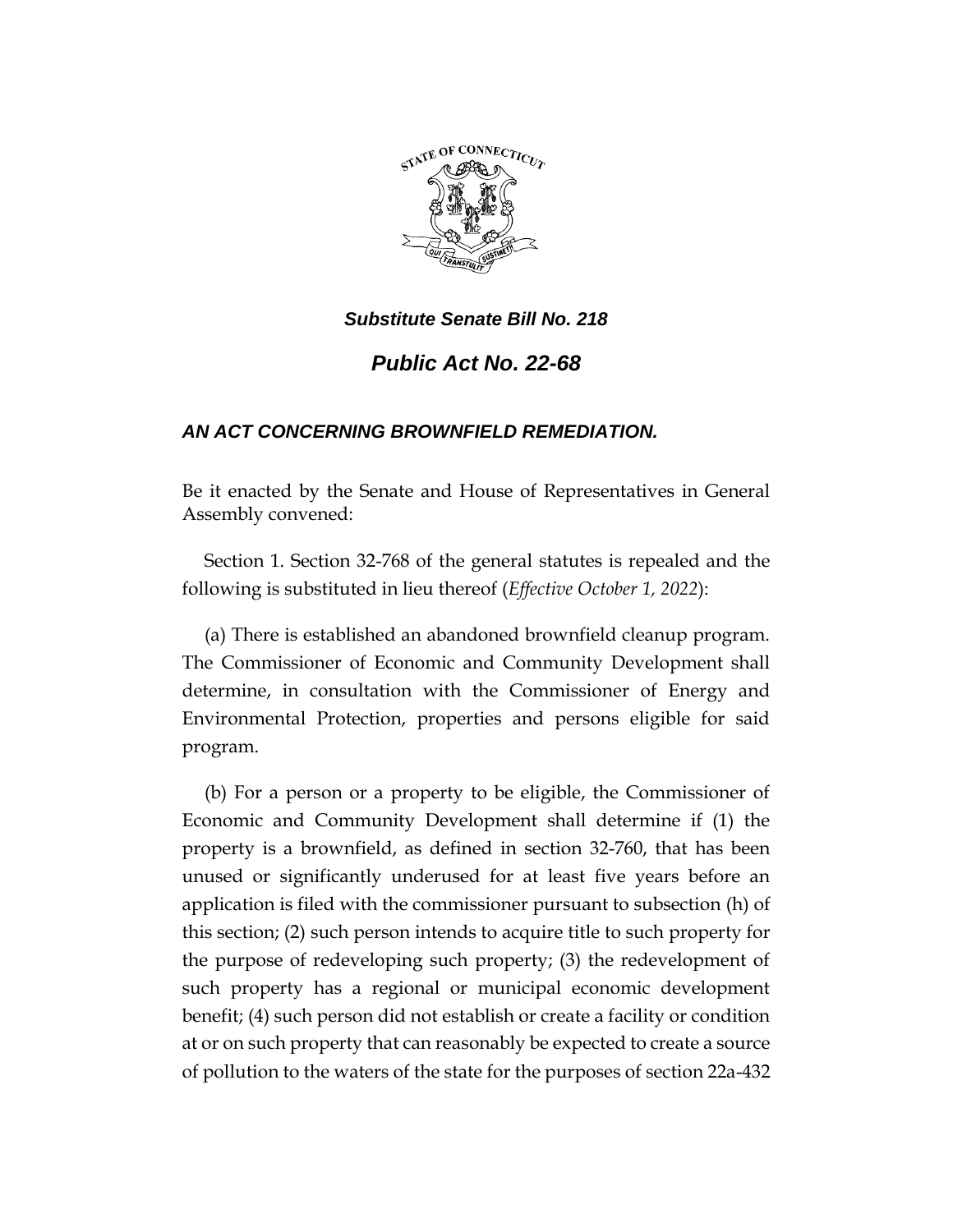and is not affiliated with any person responsible for such pollution or source of pollution through any direct or indirect familial relationship or any contractual, corporate or financial relationship other than a relationship by which such owner's interest in such property is leased for a term not exceeding five years or is to be conveyed or financed; (5) such person is not otherwise required by law, an order or consent order issued by the Commissioner of Energy and Environmental Protection or a stipulated judgment to remediate pollution on or emanating from such property; (6) the person responsible for pollution on or emanating from the property is indeterminable, is no longer in existence, is required by law to remediate releases on and emanating from the property or is otherwise unable to perform necessary remediation of such property; and (7) the property and the person meet any other criteria said commissioner deems necessary.

(c) Notwithstanding the provisions of subsection (b) of this section, a property owned by a municipality, a Connecticut brownfield land bank or an economic development agency shall not be subject to subdivision (6) of subsection (b) of this section.

(d) Notwithstanding the provisions of subsection (b) of this section, a municipality or a Connecticut brownfield land bank may request the Commissioner of Economic and Community Development to determine if a property is eligible regardless of the person who currently owns such property.

(e) Notwithstanding subsection (b) of this section, the Commissioner of Economic and Community Development may waive the requirement of subdivision (1) of subsection (b) of this section, if the person seeking eligibility under this section otherwise demonstrates the eligibility of the property and the value of the redevelopment of such property.

(f) Upon designation by the Commissioner of Economic and Community Development, in consultation with the Commissioner of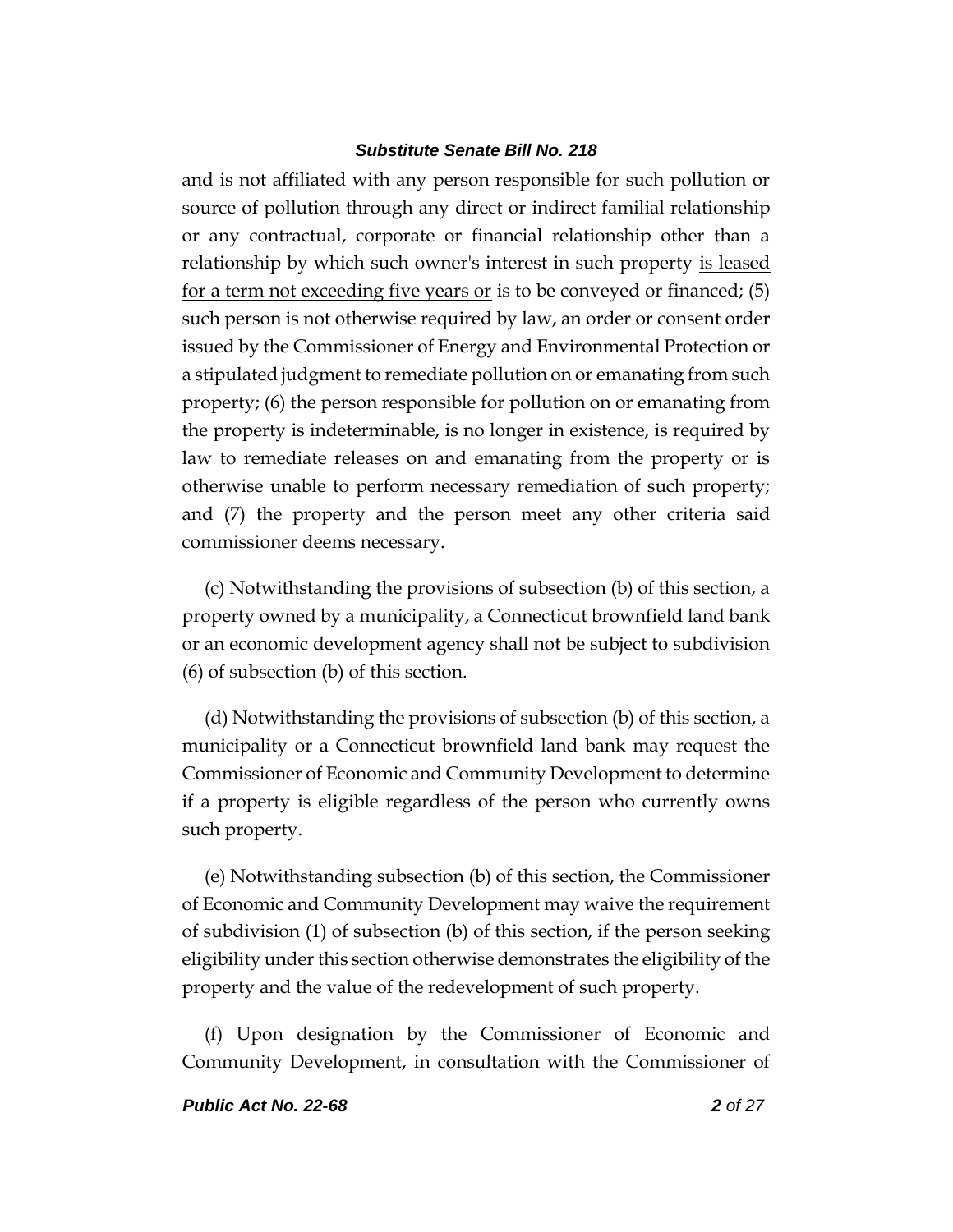Energy and Environmental Protection, of an eligible person who holds title to such property, such eligible person shall (1) enter **[**and remain in**]** the voluntary remediation program established in section 22a-133x **[**; (2)**]** not later than six months after the date such eligible person takes title to such property, except that the Commissioner of Economic and Community Development, in consultation with the Commissioner of Energy and Environmental Protection, may allow such eligible person to enter such voluntary remediation program later than six months after the date such eligible person takes title to such property; (2) remain in and comply with the requirements of such voluntary remediation program; (3) investigate pollution on such property in accordance with prevailing standards and guidelines and remediate pollution on such property in accordance with regulations established for remediation adopted by the Commissioner of Energy and Environmental Protection and in accordance with applicable schedules; and  $\left[\frac{3}{4}\right] \left[\frac{4}{4}\right]$  eliminate further emanation or migration of any pollution from such property.

(g) An eligible person who has been accepted by the commissioner or **[**that**]** holds title to an eligible property designated to be in the abandoned brownfield cleanup program, and who remains in compliance with subsection (f) of this section, shall not be responsible for investigating or remediating any pollution or source of pollution that has emanated from such property prior to such person taking title to such property, and shall not be liable to the state or any person for the release of any regulated substance at or from the eligible property prior to taking title to such eligible property except and only to the extent that such applicant caused or contributed to the release of a regulated substance that is subject to remediation or negligently or recklessly exacerbated such condition.

(h) Any applicant seeking a designation of eligibility for a person or a property under the abandoned brownfield cleanup program shall apply to the Commissioner of Economic and Community Development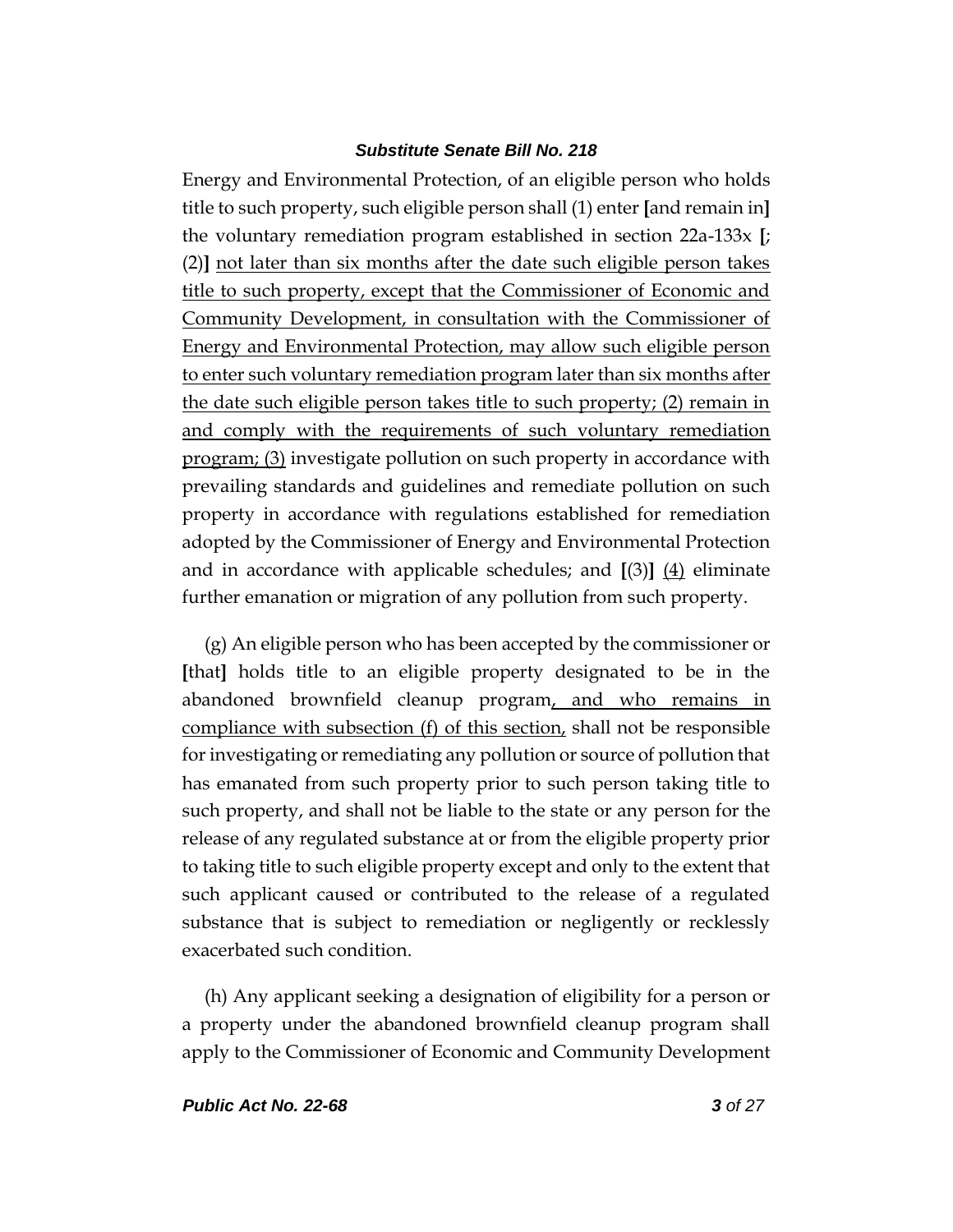at such times and on such forms as the commissioner may prescribe.

(i) Not later than sixty days after receipt of the application, the Commissioner of Economic and Community Development shall determine if the application is complete and shall notify the applicant of such determination.

(j) Not later than ninety days after determining that the application is complete, the Commissioner of Economic and Community Development shall determine whether to include the property and applicant in the abandoned brownfield cleanup program. The applicant shall have two years from the date on which the commissioner designates such property for inclusion in the abandoned brownfield cleanup program to acquire title to the designated property. The commissioner may, at the commissioner's discretion, extend such deadline for acquiring such property upon the request of the applicant.

(k) Designation of a property in the abandoned brownfield cleanup program by the Commissioner of Economic and Community Development shall not limit the applicant's or any other person's ability to seek funding for such property under any other brownfield grant or loan program administered by the Department of Economic and Community Development, Connecticut Innovations, Incorporated or the Department of Energy and Environmental Protection.

(l) Designation of a property in the abandoned brownfield cleanup program by the Commissioner of Economic and Community Development shall exempt such eligible person from filing as an establishment pursuant to sections 22a-134a to 22a-134d, inclusive, if such real property or prior business operations constitute an establishment.

(m) (1) Not later than sixty days after the receipt of a verification, as defined in section 22a-133x, for such property or portion of such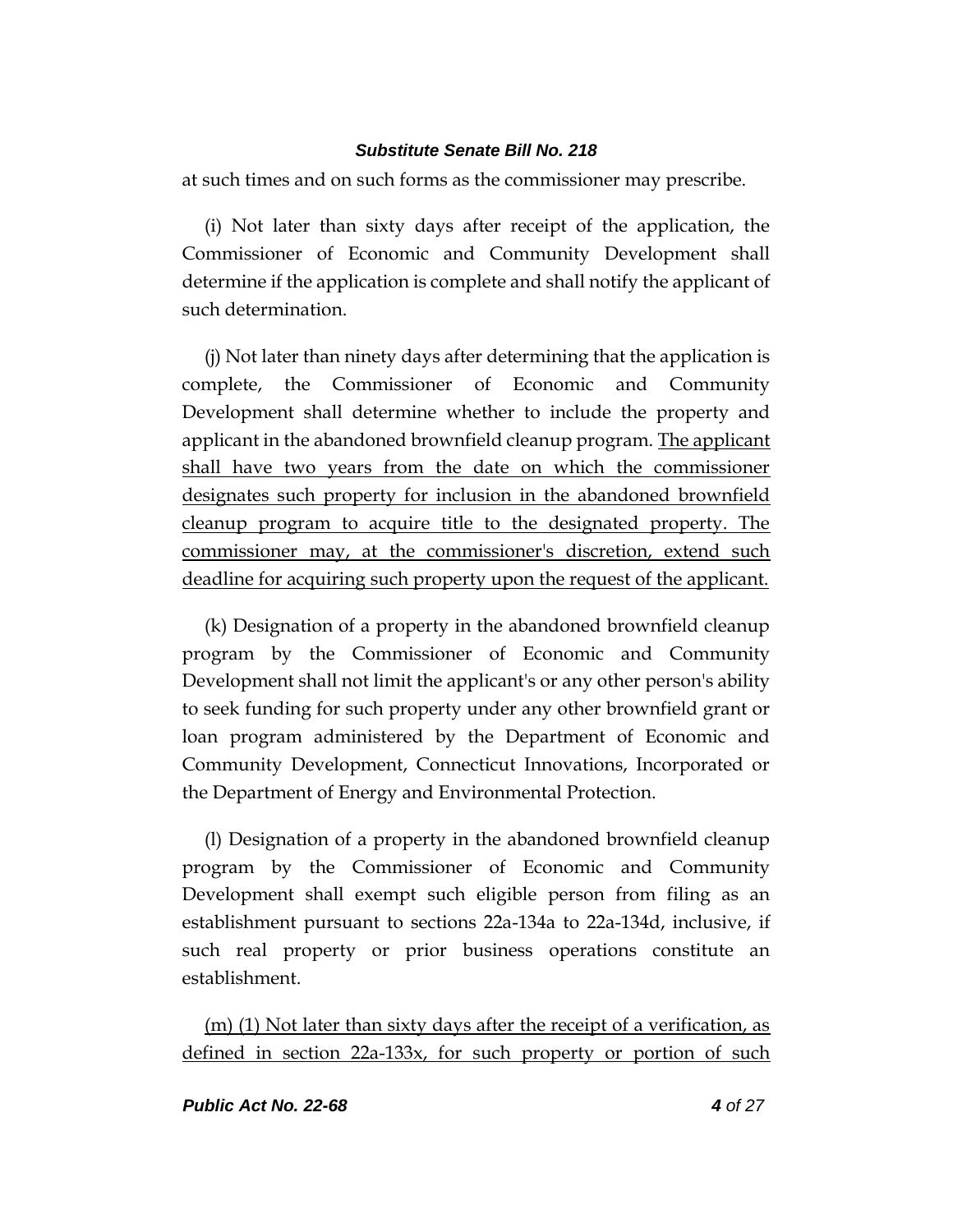property, the Commissioner of Energy and Environmental Protection shall notify such eligible person and the Commissioner of Economic and Community Development whether the Commissioner of Energy and Environmental Protection will conduct an audit of such verification. The Commissioner of Energy and Environmental Protection shall conduct any such audit not later than one hundred eighty days after the department's receipt of such verification, except as provided in subdivisions (2) and (3) of this subsection. Not later than fourteen days after the completion of any such audit, the Commissioner of Energy and Environmental Protection shall provide written audit findings to such eligible person, the Commissioner of Economic and Community Development and the licensed environmental professional that issued such verification. The written audit findings shall approve or disapprove of such verification, provided any written audit findings disapproving of such verification shall include the reasons for such disapproval.

(2) The Commissioner of Energy and Environmental Protection may request additional information from an eligible person during any audit of a verification. If such eligible person does not provide the requested information to said commissioner within fourteen days of such request, the time period to conduct an audit under subdivision (1) of this subsection shall be suspended until such information is provided to said commissioner.

(3) The Commissioner of Energy and Environmental Protection may conduct an audit of any verification later than one hundred eighty days after the receipt of such verification by the Department of Energy and Environmental Protection (A) to the extent the time period to conduct such audit is suspended pursuant to subdivision (2) of this subsection; (B) if said commissioner has reason to believe that a verification was obtained through the submittal of materially inaccurate or erroneous information or otherwise misleading information material to the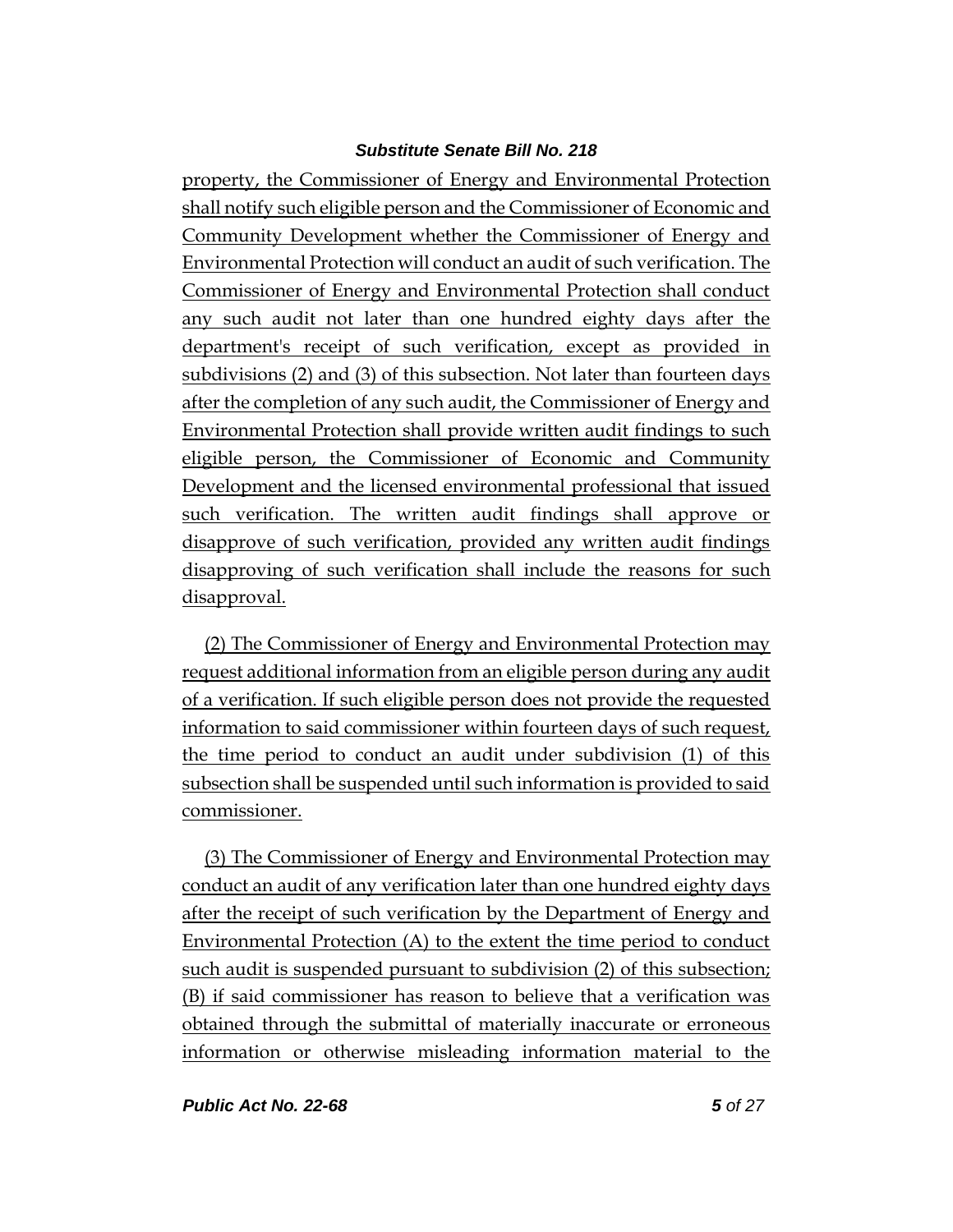verification or that material misrepresentations were made in connection with the submittal of the verification; (C) if any postverification monitoring of operations and maintenance is required as part of a verification and such monitoring has not been completed; (D) if such verification relies upon an environmental land use restriction that was not recorded on the land records of the municipality in which such property is located, pursuant to section 22a-133o or any applicable regulations; (E) if said commissioner determines that there has been a violation of law material to the verification; or (F) if said commissioner determines that information exists that indicates that the remediation may have failed to prevent releases on the property that are a substantial threat to public health or the environment.

(n) Not later than sixty days after such eligible person's receipt of a notice of disapproval of a verification for a property from the Commissioner of Energy and Environmental Protection, such eligible person shall submit to the Commissioners of Energy and Environmental Protection and Economic and Community Development a report of cure of noted deficiencies. Not later than sixty days after the receipt of such report of cure of noted deficiencies by the Commissioner of Energy and Environmental Protection, said commissioner shall issue a successful audit closure letter or a written disapproval of such report of cure of noted deficiencies.

**[**(m)**]** (o) Upon completion of the requirements of subsection (f) of this section to the satisfaction of the Commissioner of Energy and Environmental Protection, such person shall qualify for a covenant not to sue from the Commissioner of Energy and Environmental Protection without fee, pursuant to section 22a-133aa.

**[**(n)**]** (p) Any person designated as an eligible person under the abandoned brownfield cleanup program shall not be liable to the Commissioner of Energy and Environmental Protection or any person under section 22a-432, 22a-433, 22a-451 or 22a-452 or other similar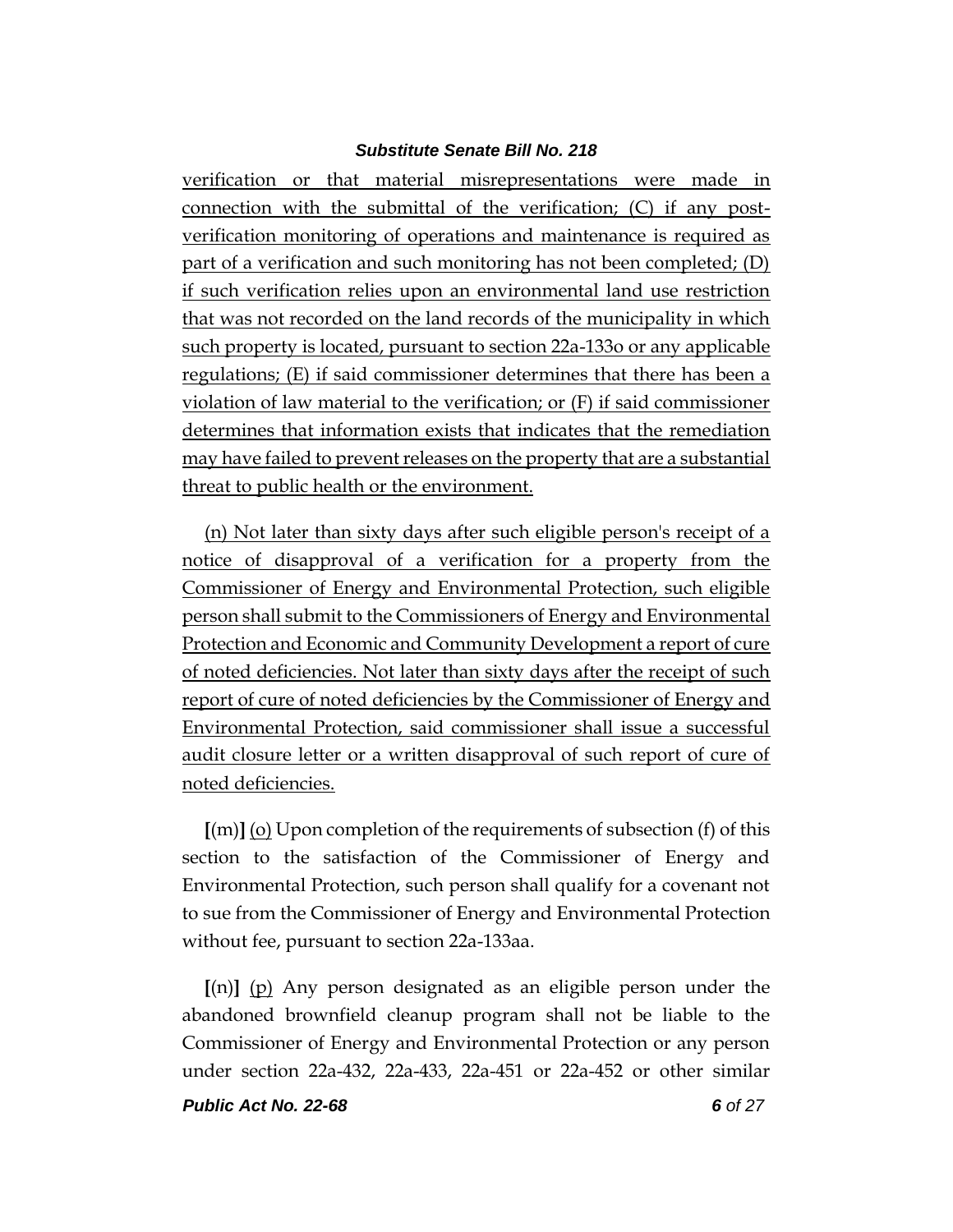statute or common law for conditions preexisting or existing on the brownfield property as of the date of acquisition or control as long as the person (1) did not establish, cause or contribute to the discharge, spillage, uncontrolled loss, seepage or filtration of such hazardous substance, material, waste or pollution; (2) does not exacerbate the conditions; **[**and**]** (3) complies with reporting of significant environmental hazard requirements in section 22a-6u; and (4) remains in compliance with subsection (f) of this section. To the extent that any conditions are exacerbated, the person shall only be responsible for responding to contamination exacerbated by its negligent or reckless activities.

**[**(o)**]** (q) Any person who acquires a property in the abandoned brownfield cleanup program shall apply to the Commissioner of Economic and Community Development on a form prescribed by the commissioner to determine if such person qualifies as an eligible party under the abandoned brownfield cleanup program. If the commissioner determines that such person is an eligible party, such eligible party shall be subject to the provisions of this section, and shall receive liability relief pursuant to subsections (g), (l),  $[(m)]$  (o) and  $[(n)]$  (p) of this section.

Sec. 2. Section 32-769 of the general statutes is repealed and the following is substituted in lieu thereof (*Effective October 1, 2022*):

(a) The commissioner shall, within available appropriations, establish a brownfield remediation and revitalization program to provide certain liability protections to program participants. Not more than thirty-two properties per year shall be accepted into the program. Participation in the program shall be by accepted application pursuant to this subsection or by approved nomination pursuant to subsection (c) of this section. To be considered for acceptance, an applicant shall submit to the commissioner, on a form prescribed by the commissioner, a certification that: (1) The applicant meets the definition of a bona fide prospective

*Public Act No. 22-68 7 of 27*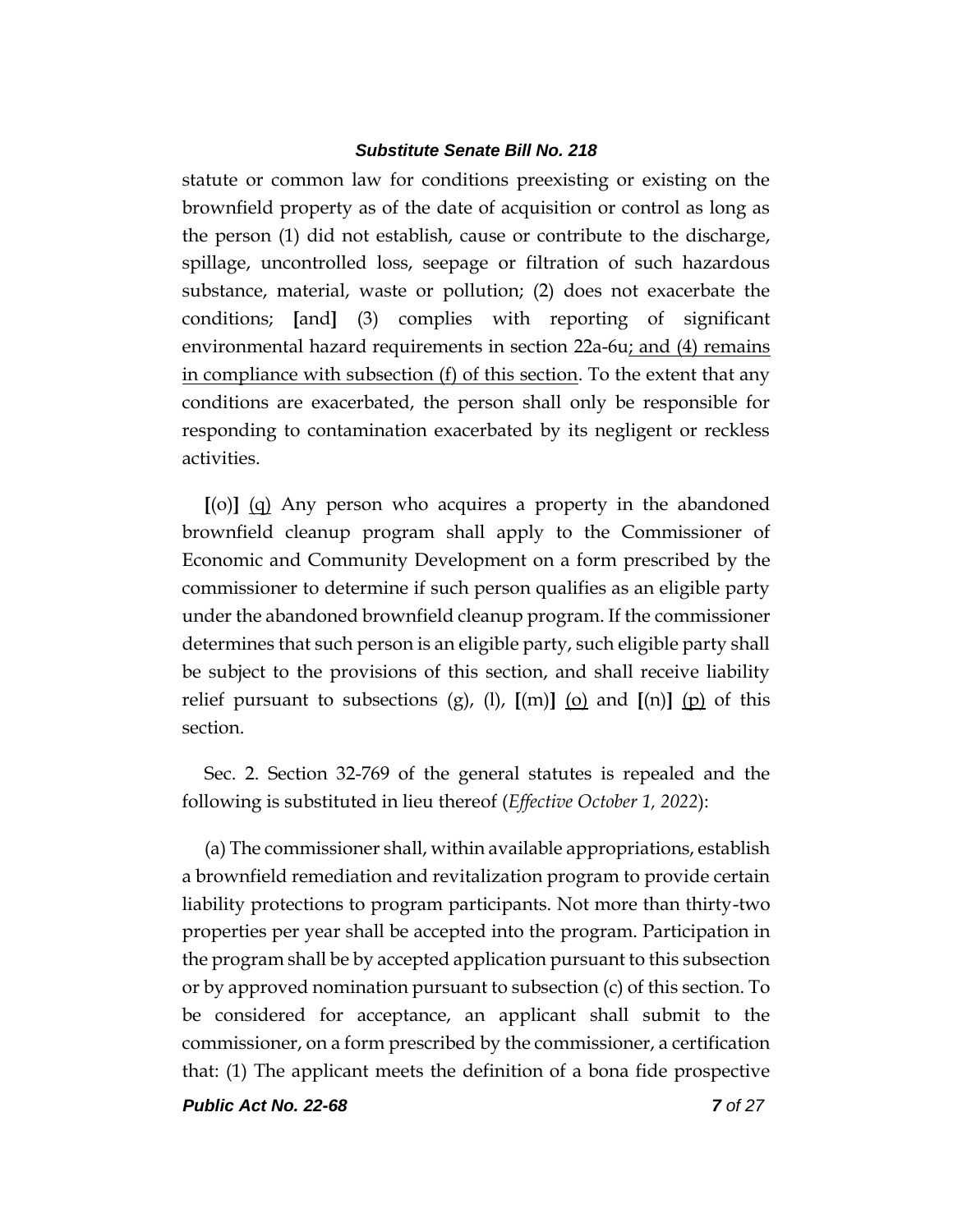purchaser, innocent landowner or contiguous property owner; (2) the property meets the definition of a brownfield and has been subject to a release of a regulated substance in an amount that is in excess of the remediation standards; (3) the applicant did not establish, create or maintain a source of pollution to the waters of the state for purposes of section 22a-432 and is not responsible pursuant to any other provision of the general statutes for any pollution or source of pollution on the property; (4) the applicant is not affiliated with any person responsible for such pollution or source of pollution through any direct or indirect familial relationship or any contractual, corporate or financial relationship other than that by which such **[**purchaser's**]** applicant's interest in such property is leased for a term not exceeding five years or is to be conveyed or financed; and (5) the property is not (A) currently the subject of an enforcement action, including any consent order issued by the Department of Energy and Environmental Protection or the United States Environmental Protection Agency under any current Department of Energy and Environmental Protection or United States Environmental Protection Agency program, (B) listed on the national priorities list of hazardous waste disposal sites compiled by the United States Environmental Protection Agency pursuant to 42 USC 9605, (C) listed on the State of Connecticut Superfund Priority List, or (D) subject to corrective action as may be required by the federal Resource Conservation and Recovery Act of 1976, 42 USC 6901 et seq. The commissioner may review such certifications to ensure accuracy, in consultation with the Commissioner of Energy and Environmental Protection, and applications will not be considered if such certifications are found inaccurate.

(b) To ensure a geographic distribution and a diversity of projects and broad access to the brownfield remediation and revitalization program, the commissioner, in consultation with the Commissioner of Energy and Environmental Protection, shall review all applications received and determine admission of eligible properties into the brownfield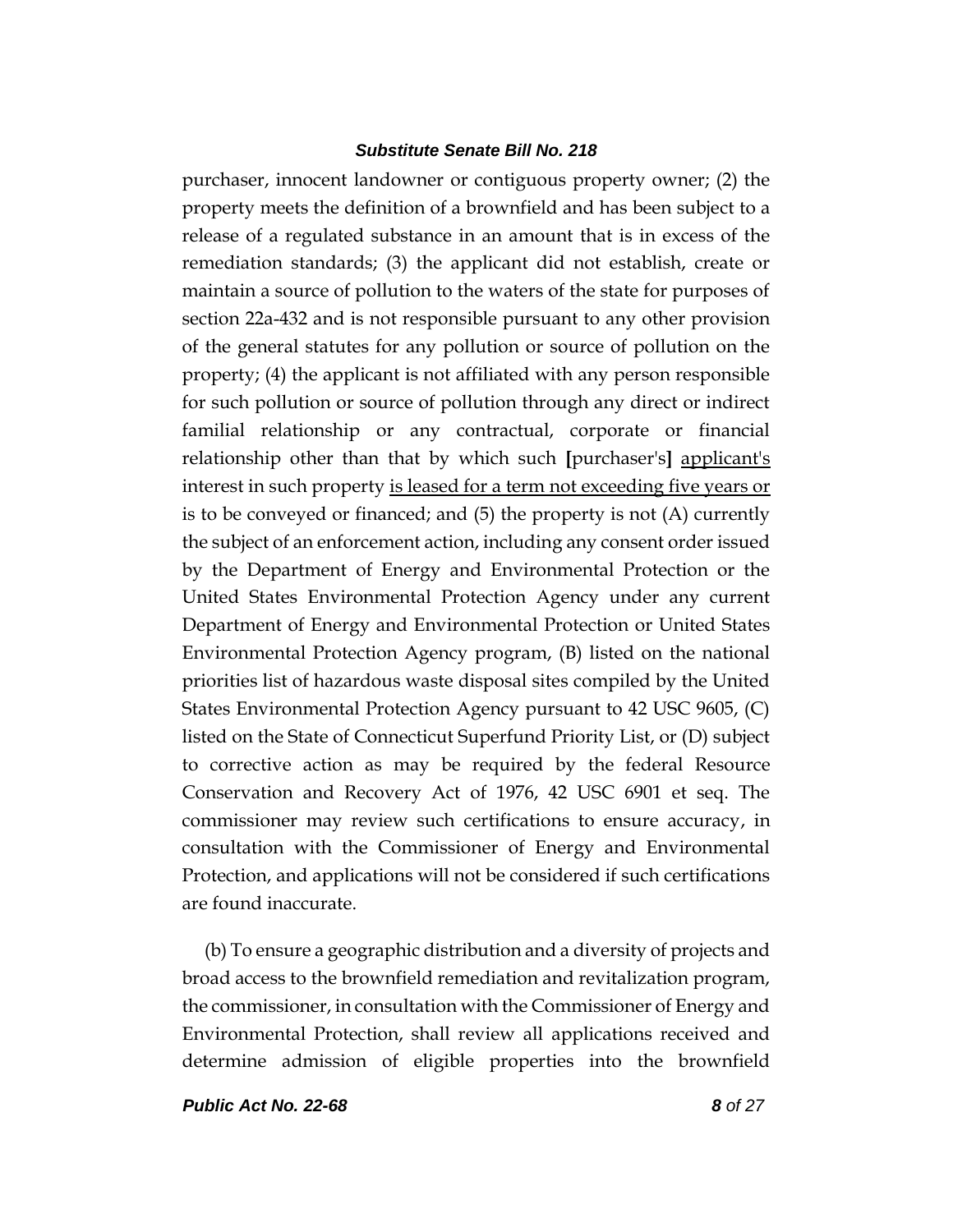remediation and revitalization program taking into consideration statewide portfolio factors including: (1) Job creation and retention; (2) sustainability; (3) readiness to proceed; (4) geographic distribution of projects; (5) population of the municipality where the property is located; (6) project size; (7) project complexity; (8) duration and degree to which the property has been underused; (9) projected increase to the municipal grand list; (10) consistency of the property as remediated and developed with municipal or regional planning objectives; (11) development plan's support for and furtherance of principles of smart growth, as defined in section 1 of public act 09-230, or transit-oriented development, as defined in section 13b-79o; and (12) other factors as may be determined by the commissioner. Admittance into the brownfield remediation and revitalization program shall not indicate approval or award of funding requested under any federal, state or municipal grant or loan program, including, but not limited to, any state brownfield grant or loan program.

(c) The commissioner shall accept nominations of properties for participation in the program established pursuant to subsection (a) of this section by a municipality, a Connecticut brownfield land bank or an economic development agency, where no bona fide prospective purchaser, contiguous property owner or innocent landowner has applied for participation in the program. For a property to be considered for approval for nomination to the program established pursuant to this section, a municipality shall submit to the commissioner, on a form prescribed by the commissioner, a certification that the property meets the eligibility requirements provided in subdivisions (2) and (5) of subsection (a) of this section and any other relevant factors, including state-wide portfolio factors provided in subsection (b) of this section, as may be determined by the commissioner. After the commissioner approves a property's nomination, any subsequent applicant shall apply in accordance with subsections (a) and (f) of this section. In any such application, the applicant shall demonstrate it satisfies the eligibility

*Public Act No. 22-68 9 of 27*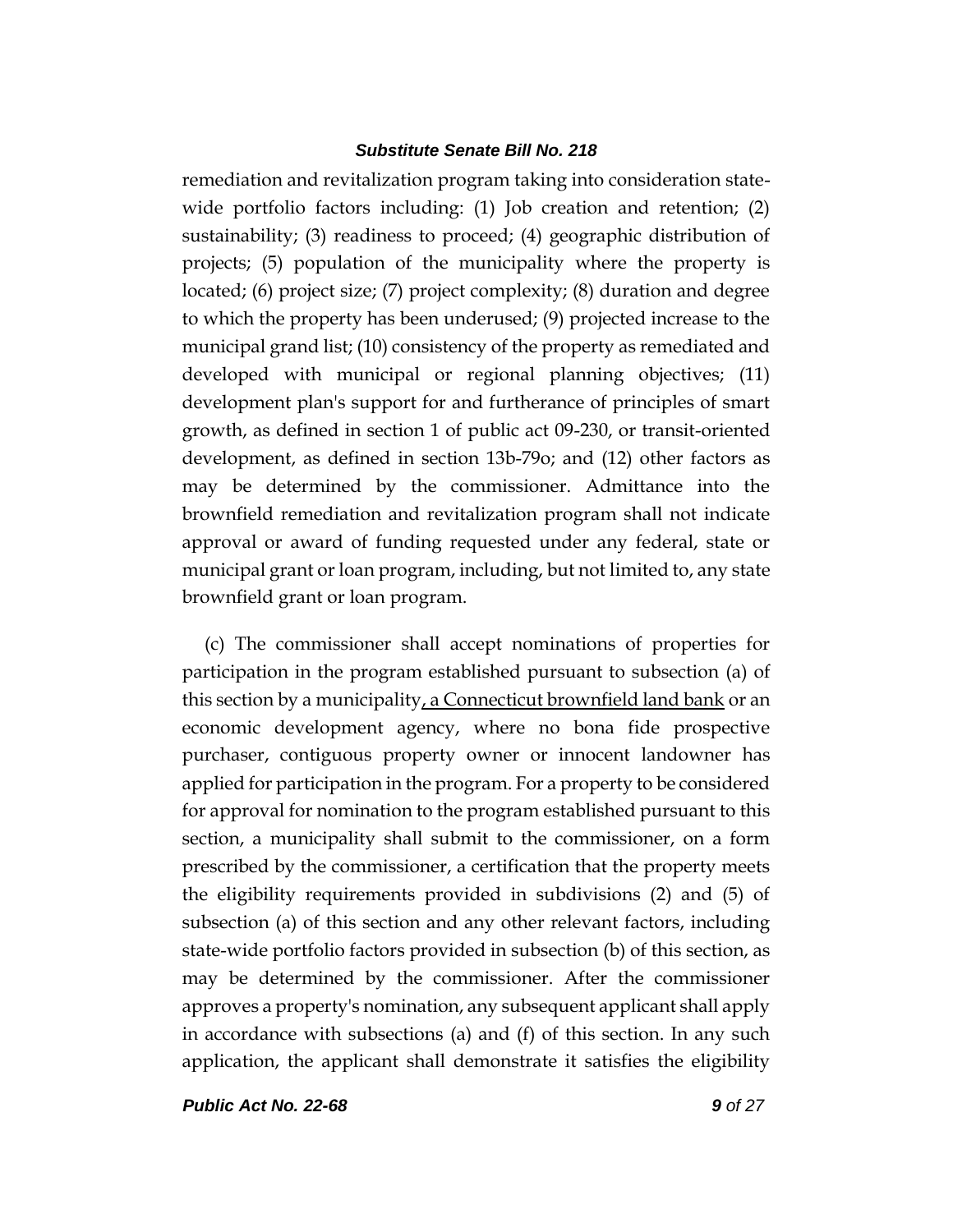requirements provided in subdivisions (1), (3) and (4) of subsection (a) of this section and shall demonstrate satisfaction of subdivisions (2) and (5) of subsection (a) of this section for the period after the commissioner's acceptance of the municipality's, a Connecticut brownfield land bank's or economic development agency's nomination of the property.

(d) (1) Properties otherwise eligible for the brownfield remediation and revitalization program currently being investigated and remediated in accordance with the state voluntary remediation programs under sections 22a-133x and 22a-133y, the property transfer program under section 22a-134 and the covenant not to sue programs under section 22a-133aa or 22a-133bb shall not be excluded from eligibility in said program, provided the other requirements set forth in this section are met.

(2) Properties otherwise eligible for the brownfield remediation and revitalization program that have been subject to a release requiring action pursuant to the PCB regulations or that have been subject to a release requiring action pursuant to the UST regulations shall not be deemed ineligible, but no provision of this section shall affect any eligible party's obligation under such regulations to investigate or remediate the extent of any such release.

(e) Inclusion of a property within the brownfield remediation and revitalization program by the commissioner shall not limit any person's ability to seek funding for such property under any federal, state or municipal grant or loan program, including, but not limited to, any state brownfield grant or loan program. Admittance into the brownfield remediation and revitalization program shall not indicate approval or award of funding requested under any federal, state or municipal grant or loan program, including, but not limited to, any state brownfield grant or loan program.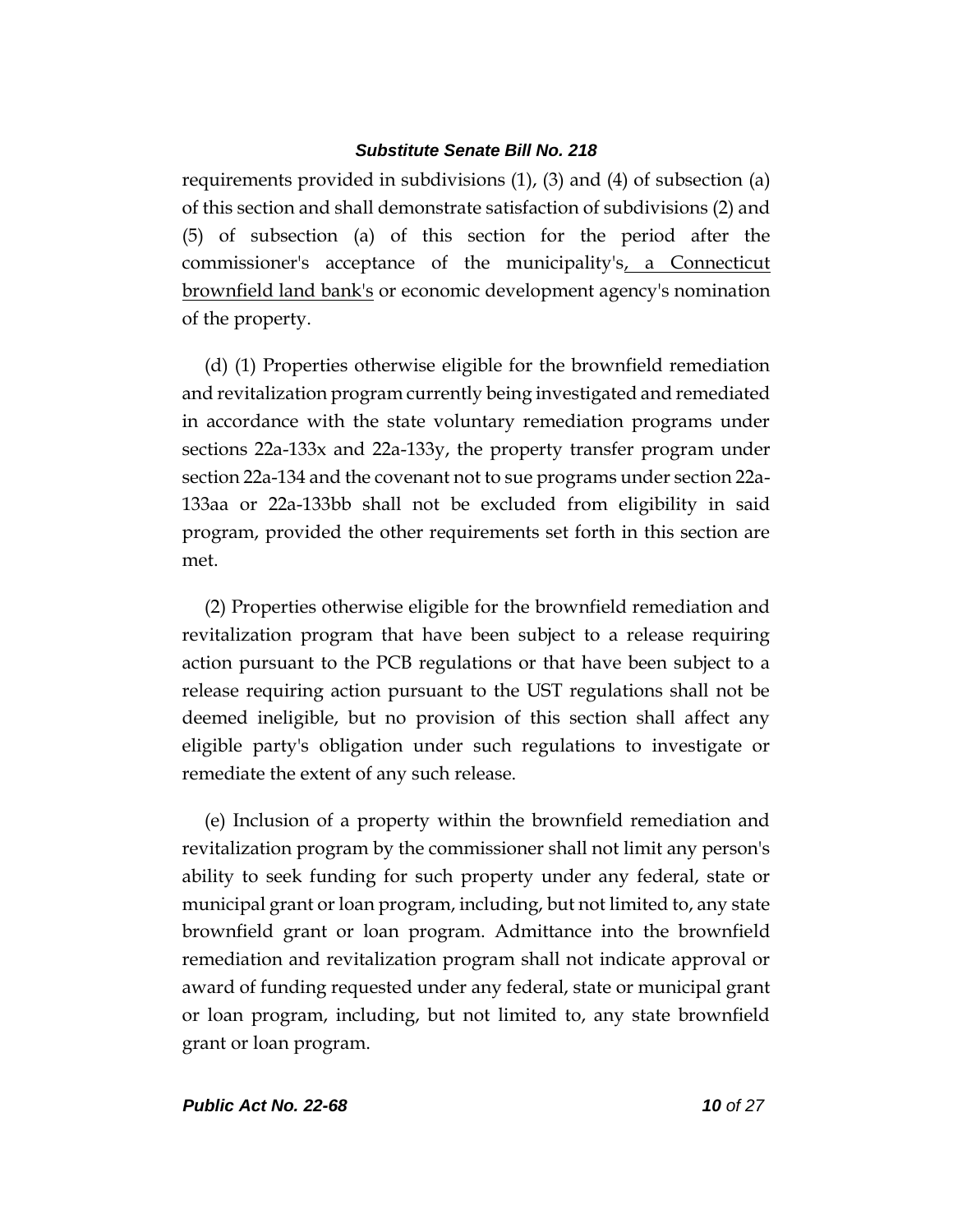(f) Any applicant seeking a designation of eligibility for a person or a property under the brownfield remediation and revitalization program shall apply to the commissioner at such times and on such forms as the commissioner may prescribe. The application shall include, but not be limited to, (1) a title search, (2) the Phase I Environmental Site Assessment conducted by or for the bona fide prospective purchaser or the contiguous property owner, which shall be prepared in accordance with prevailing standards and guidelines, (3) a current property inspection, if requested by the commissioner, (4) documentation demonstrating satisfaction of the eligibility criteria set forth in subsection (a) of this section, (5) information about the project that relates to the state-wide portfolio factors set forth in subsection (b) of this section, and (6) such other information as the commissioner may request to determine admission. The applicant shall have two years from the date on which the commissioner designates such property for inclusion in the brownfield remediation and revitalization program to acquire title to the designated property. The commissioner may, at the commissioner's discretion, extend such deadline for acquiring such property upon the request of the applicant.

(g) Any applicant accepted into the brownfield remediation and revitalization program by the commissioner shall pay the Commissioner of Energy and Environmental Protection a fee equal to five per cent of the assessed value of the land, as stated on the lastcompleted grand list of the relevant town. The fee shall be paid in two installments, each equal to fifty per cent of such fee, subject to potential reductions as specified in subsection (h) of this section. The first installment shall be due not later than one hundred eighty days after the later of the date such applicant is notified that the application has been accepted by the commissioner or the date that such applicant takes title to the eligible property. The second installment shall be due not later than four years after the acceptance date. Upon request by such applicant, a municipality, a Connecticut brownfield land bank or an

*Public Act No. 22-68 11 of 27*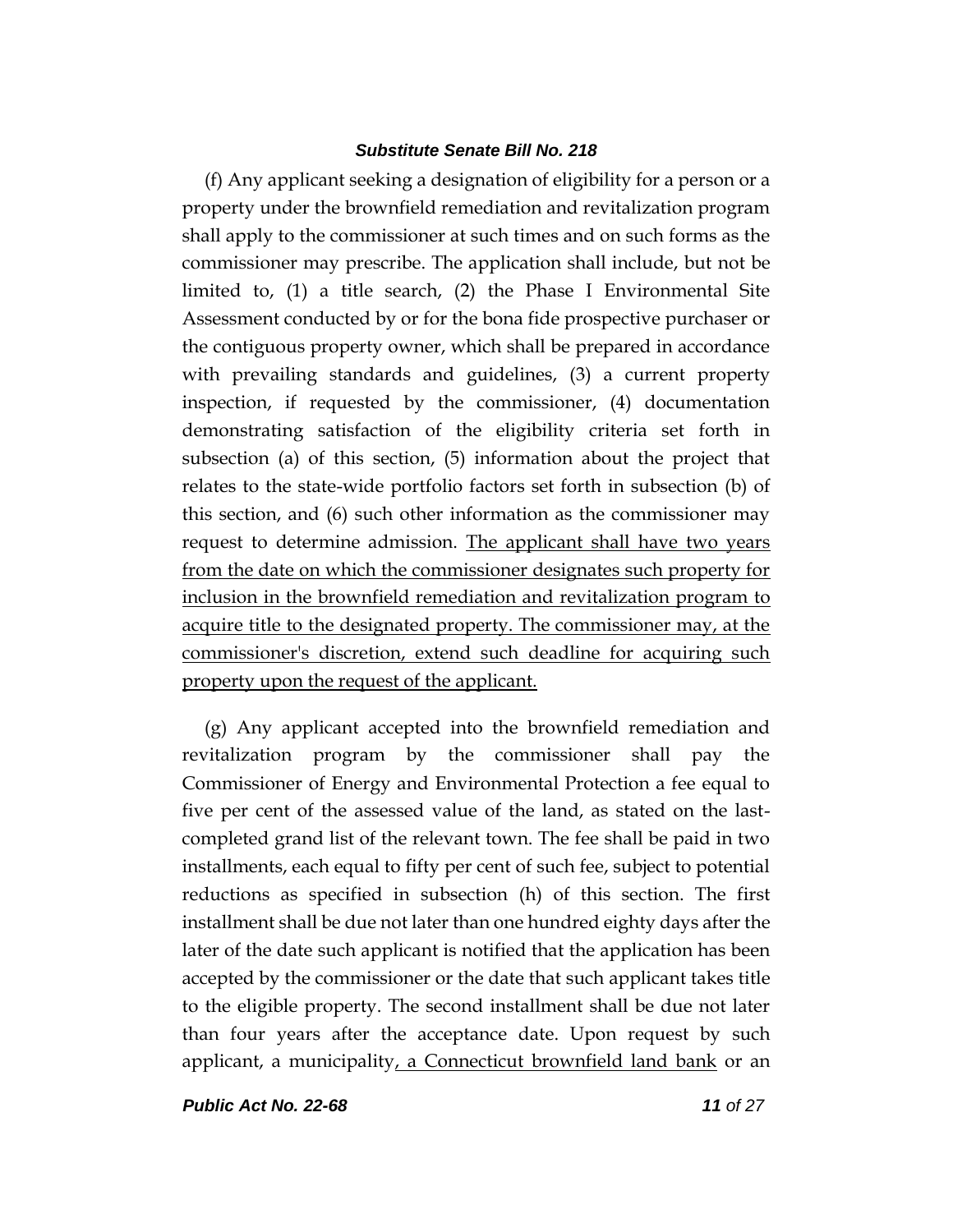economic development agency, the commissioner may, at the commissioner's discretion, extend either or both of the installment due dates. Such fee shall be deposited into the Special Contaminated Property Remediation and Insurance Fund established pursuant to section 22a-133t and shall be available for use by the Commissioner of Energy and Environmental Protection pursuant to section 22a-133u.

(h) (1) The first installment of the fee in subsection (g) of this section shall be reduced by ten per cent for any eligible party that completes and submits to the Commissioner of Energy and Environmental Protection documentation, approved in writing by a licensed environmental professional and on a form prescribed by said commissioner, that the investigation of the property has been completed in accordance with prevailing standards and guidelines within one hundred eighty days after the date the application is accepted by the commissioner.

(2) The second installment of the fee in subsection (g) of this section shall be eliminated for any eligible party that submits the remedial action report and verification or interim verification to the Commissioner of Energy and Environmental Protection within four years after the date the application is accepted by the commissioner. In the event an eligible party submits a request for the Commissioner of Energy and Environmental Protection's approval, where such approval is required pursuant to the remediation standard and where said commissioner issues a decision on such request beyond sixty days after submittal, such four-year period shall be extended by the number of days equal to the number of days between the sixtieth day and the date a decision is issued by said commissioner, but not including the number of days that a request by said commissioner for supplemental information remains pending with the eligible party.

(3) The second installment of the fee in subsection (g) of this section shall be reduced by, or any eligible party shall receive a refund in the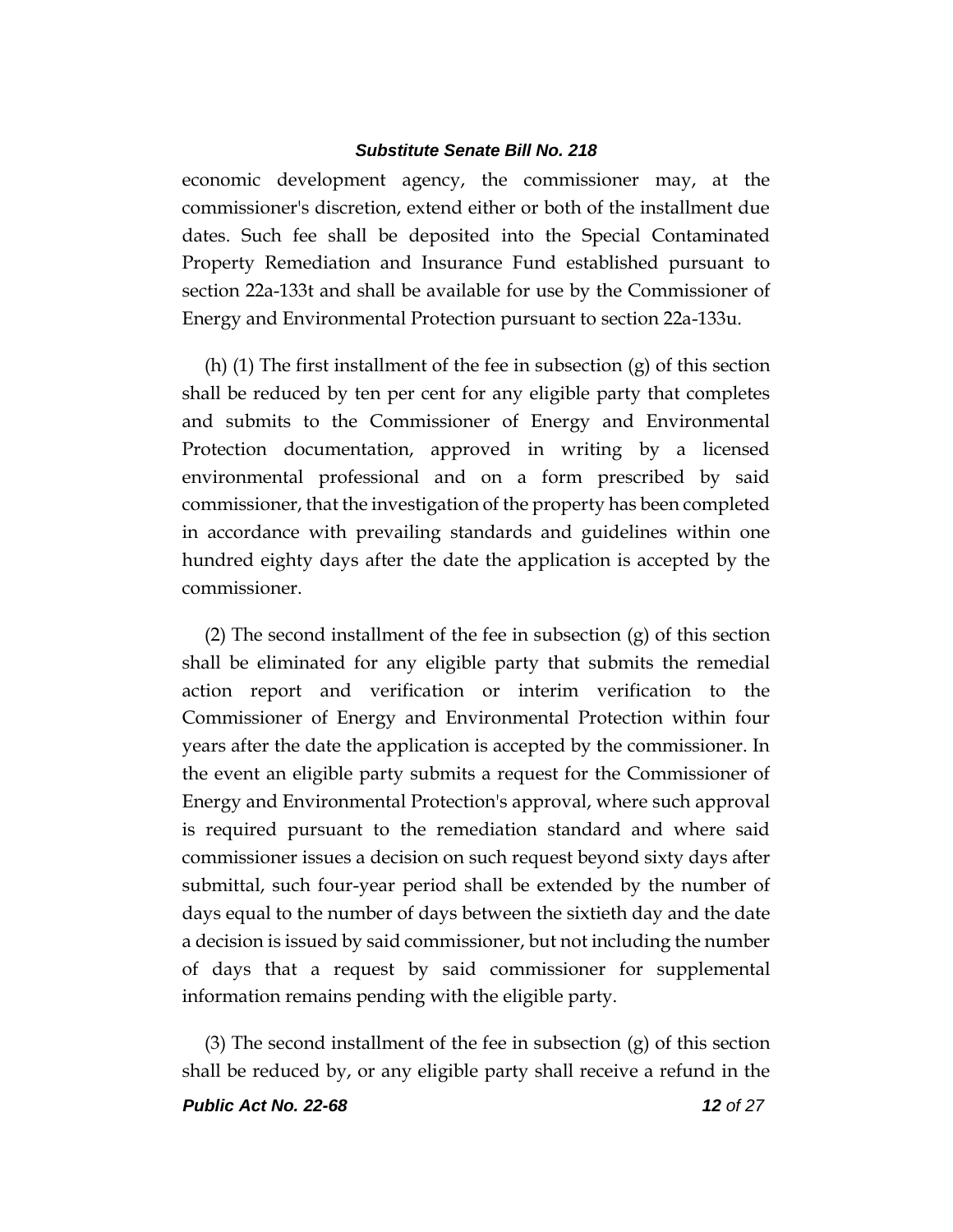amount equal to, twice the reasonable environmental service costs of such investigation, as determined by the Commissioner of Energy and Environmental Protection, for any eligible party that completes and submits to the Commissioner of Energy and Environmental Protection documentation, approved in writing by a licensed environmental professional and on a form that may be prescribed by said commissioner, that the investigation of the nature and extent of any contamination that has migrated from the property has been completed in accordance with prevailing standards and guidelines. Such refund shall not exceed the amount of the second installment of the fee in subsection (g) of this section.

(4) No municipality, Connecticut brownfield land bank or economic development agency seeking designation of eligibility shall be required to pay a fee, provided, upon transfer of the eligible property from the municipality, Connecticut brownfield land bank or economic development agency to an eligible person, that eligible person shall pay to the Commissioner of Energy and Environmental Protection the fee in subsection (g) of this section in accordance with the applicable requirements in this subsection.

(5) A municipality, Connecticut brownfield land bank or economic development agency may submit a fee waiver request to the commissioner to waive a portion or the entire fee for an eligible property located within that municipality. The commissioner, at his or her discretion, shall consider the following factors in determining whether to approve a fee waiver or reduction: (A) Location of the brownfield within a distressed municipality, as defined in section 32-9p; (B) demonstration by the municipality, Connecticut brownfield land bank or economic development agency that the project is of significant economic impact; (C) demonstration by the municipality, Connecticut brownfield land bank or economic development agency that the project has a significant community benefit to the municipality; (D)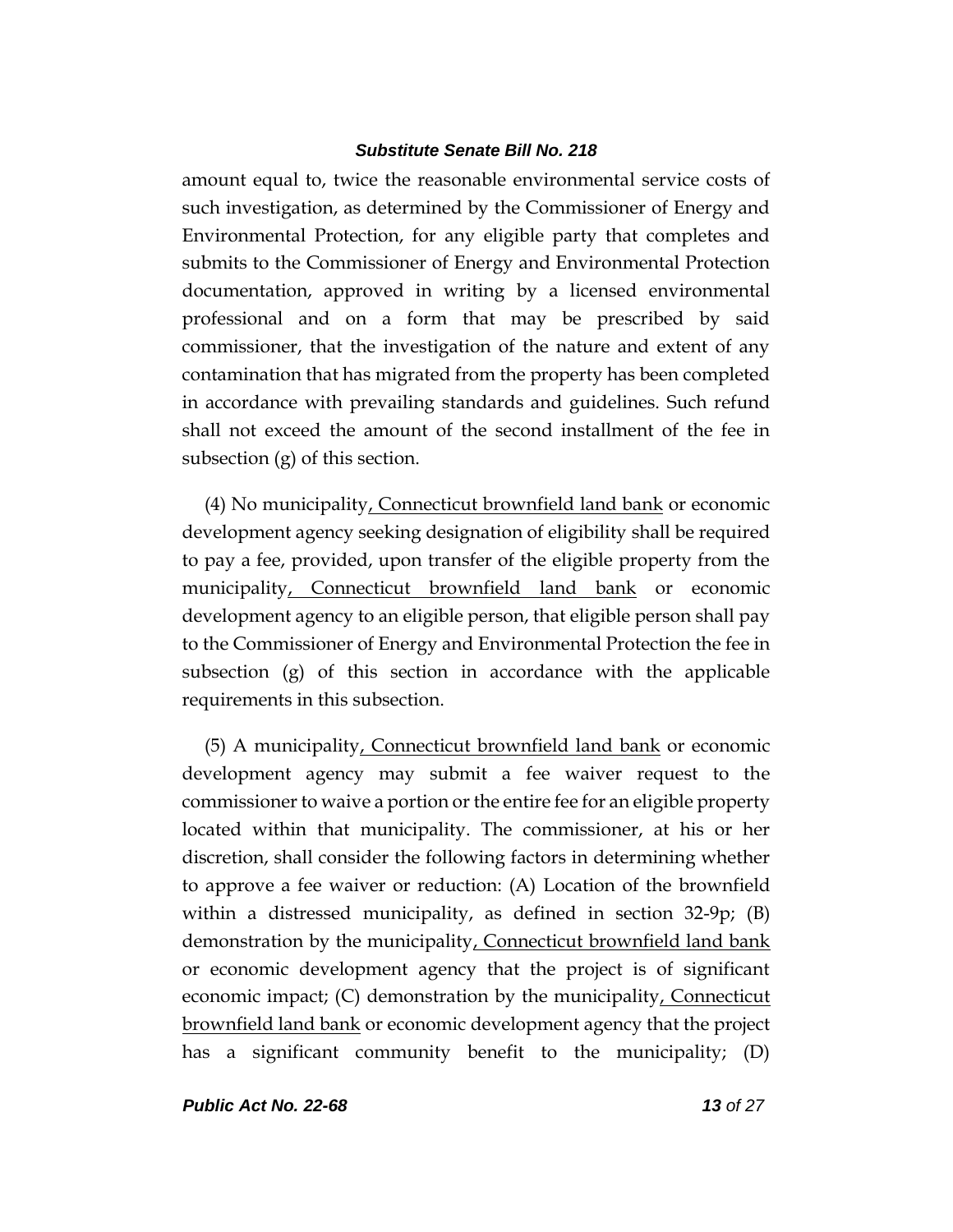demonstration that the eligible party is a governmental or nonprofit entity; and (E) demonstration that the fee required will have a detrimental effect on the overall success of the project.

(i) (1) An applicant whose application has been accepted into the brownfield remediation and revitalization program and who remains in compliance with such program's obligations pursuant to this section shall not be liable to the state or any person for the release of any regulated substance at or from the eligible property, except and only to the extent that such applicant (A) caused or contributed to the release of a regulated substance that is subject to remediation or exacerbated such condition, or (B) the Commissioner of Energy and Environmental Protection determines the existence of any of the conditions set forth in subdivision (4) of subsection (m) of this section.

(2) If such applicant conveys or, prior to July 1, 2017, conveyed a security interest, as defined in section 22a-452f, in the eligible property to a lender, as defined in section 22a-452f, and such lender (A) did not establish, create or maintain a source of pollution to the waters of the state for purposes of section 22a-432, (B) is not responsible pursuant to any other provision of the general statutes for any pollution or source of pollution on the eligible property, and (C) is not affiliated with any person responsible for such pollution or source of pollution through any direct or indirect familial relationship or any contractual, corporate or financial relationship other than that creating the security interest in the eligible property, such lender shall not be liable to the state or any person for the release of any regulated substance at or from the eligible property.

(j) (1) An applicant whose application to the brownfield remediation and revitalization program has been accepted by the commissioner (A) shall investigate the release or threatened release of any regulated substance within the boundaries of the property in accordance with prevailing standards and guidelines and remediate such release or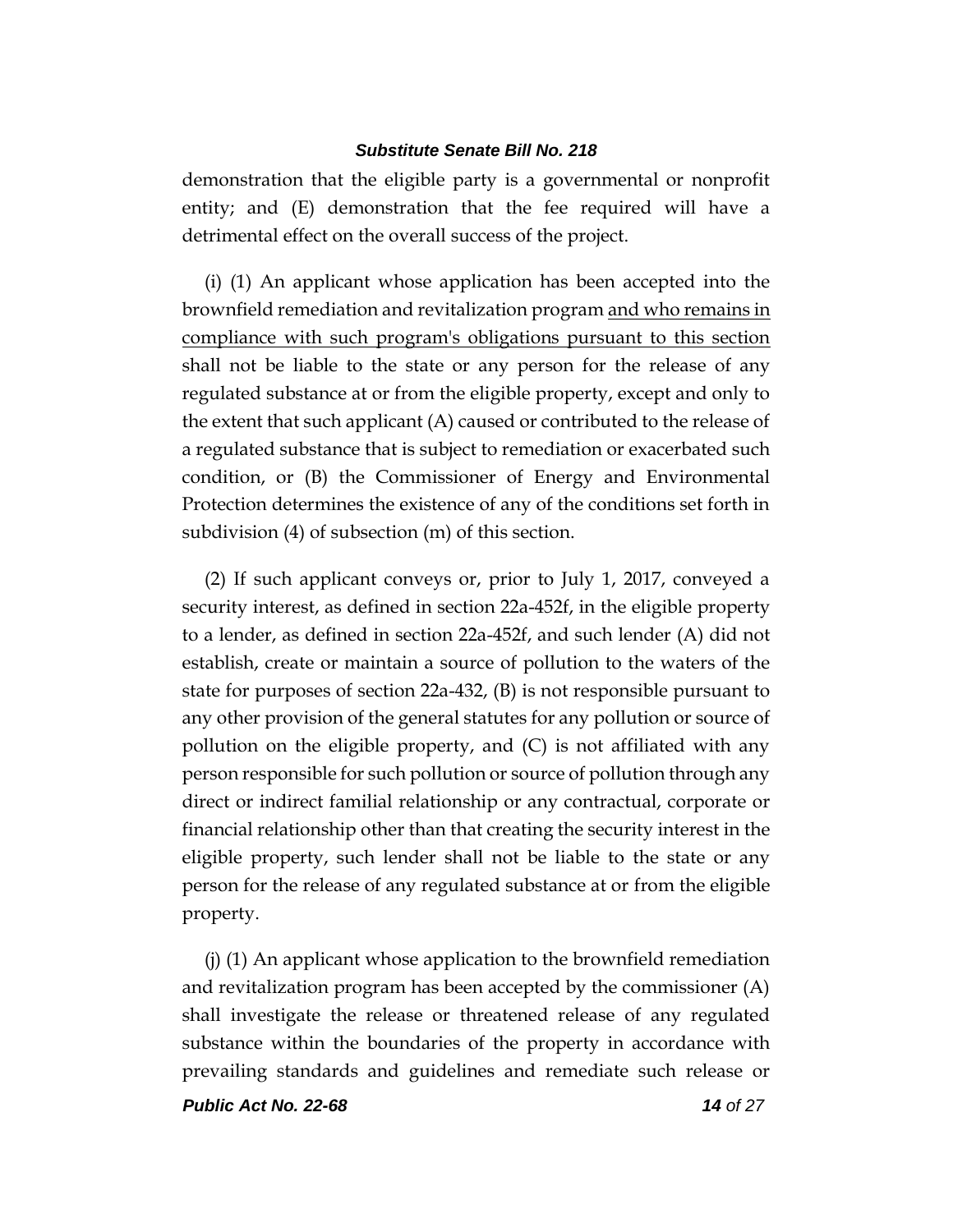threatened release within the boundaries of such property in accordance with the brownfield investigation plan and remediation schedule and this section, and (B) shall not be required to characterize, abate and remediate the release of a regulated substance beyond the boundary of the eligible property, except for releases caused or contributed to by such applicant.

(2) Not later than one hundred eighty days after the first installment due date, including any extension thereof by the commissioner, of the fee required pursuant to subsection (g) of this section, the eligible party shall submit to the commissioner and the Commissioner of Energy and Environmental Protection a brownfield investigation plan and remediation schedule that is signed and stamped by a licensed environmental professional. Unless otherwise approved in writing by the Commissioner of Energy and Environmental Protection, such brownfield investigation plan and remediation schedule shall provide that (A) the investigation shall be completed not later than two years after the first installment due date, including any extension thereof by the commissioner, of the fee required pursuant to subsection  $(g)$  of this section, (B) remediation shall be initiated not later than three years from the first installment due date, including any extension thereof by the commissioner, of the fee required pursuant to subsection (g) of this section, and (C) remediation shall be completed sufficiently to support either a verification or interim verification not later than eight years after the first installment due date, including any extension thereof by the commissioner, of the fee required pursuant to subsection (g) of this section. The schedule shall also include a schedule for providing public notice of the remediation prior to the initiation of such remediation in accordance with subdivision (1) of subsection (j) of this section. Not later than two years after the first installment due date, including any extension thereof by the commissioner, of the fee required pursuant to subsection (g) of this section, unless the Commissioner of Energy and Environmental Protection has specified a later day, in writing, the

*Public Act No. 22-68 15 of 27*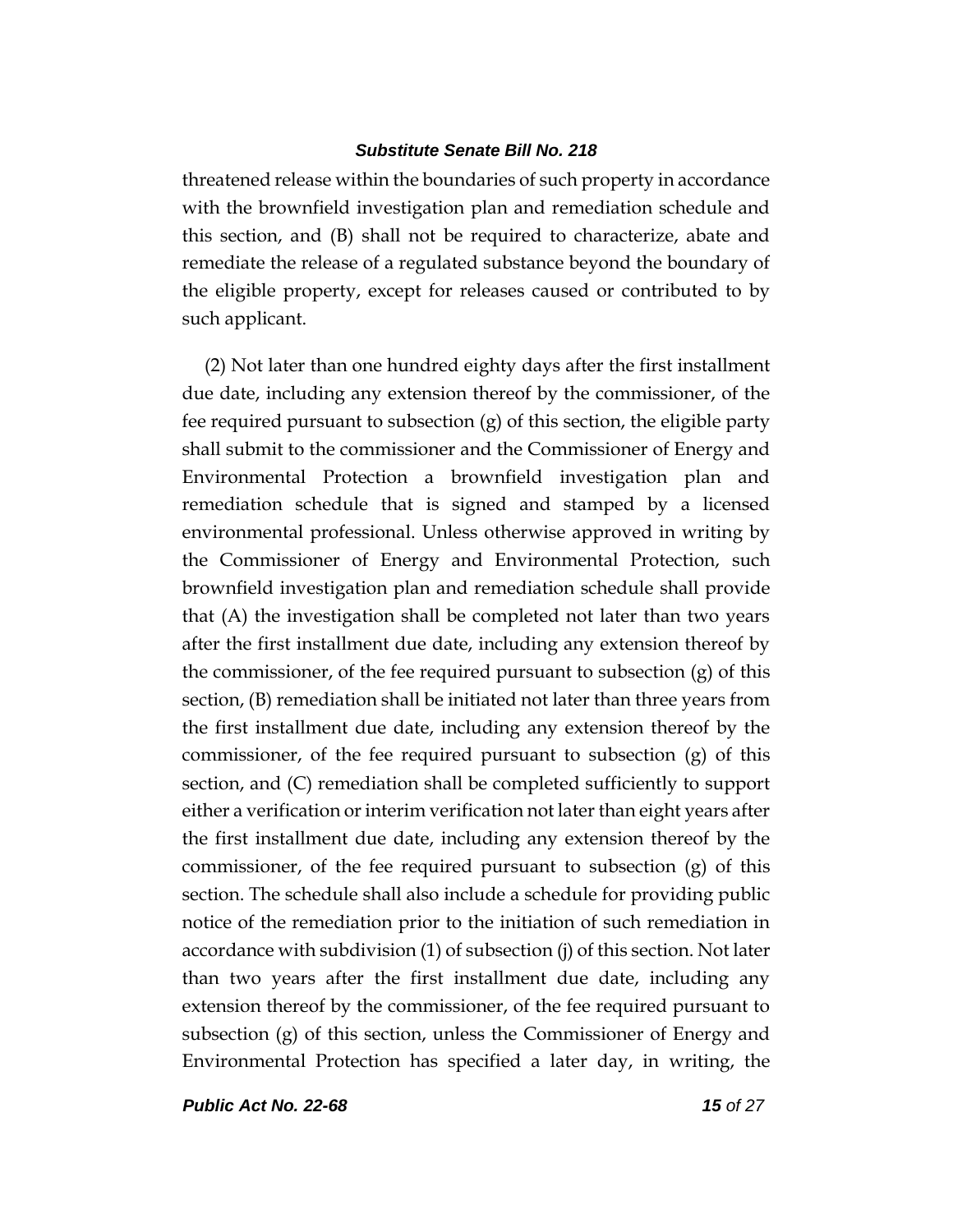eligible party shall submit to the Commissioner of Energy and Environmental Protection documentation, approved in writing by a licensed environmental professional and in a form prescribed by the Commissioner of Energy and Environmental Protection, that the investigation of the property has been completed in accordance with prevailing standards and guidelines. Not later than three years after the first installment due date, including any extension thereof by the commissioner, of the fee required pursuant to subsection (g) of this section, unless the Commissioner of Energy and Environmental Protection has specified a later day, in writing, the eligible party shall notify the Commissioner of Energy and Environmental Protection and the commissioner in a form prescribed by the Commissioner of Energy and Environmental Protection that the remediation has been initiated, and shall submit to the Commissioner of Energy and Environmental Protection a remedial action plan, approved in writing by a licensed environmental professional in a form prescribed by the Commissioner of Energy and Environmental Protection. Not later than eight years after the first installment due date, including any extension thereof by the commissioner, of the fee required pursuant to subsection (g) of this section, unless the Commissioner of Energy and Environmental Protection has specified a later day, in writing, the eligible party shall complete remediation of the property and submit the remedial action report and verification or interim verification to the Commissioner of Energy and Environmental Protection and the commissioner. The Commissioner of Energy and Environmental Protection shall grant a reasonable extension if the eligible party demonstrates to the satisfaction of the Commissioner of Energy and Environmental Protection that: (i) Such eligible party has made reasonable progress toward investigation and remediation of the eligible property; and (ii) despite best efforts, circumstances beyond the control of the eligible party have significantly delayed the remediation of the eligible property.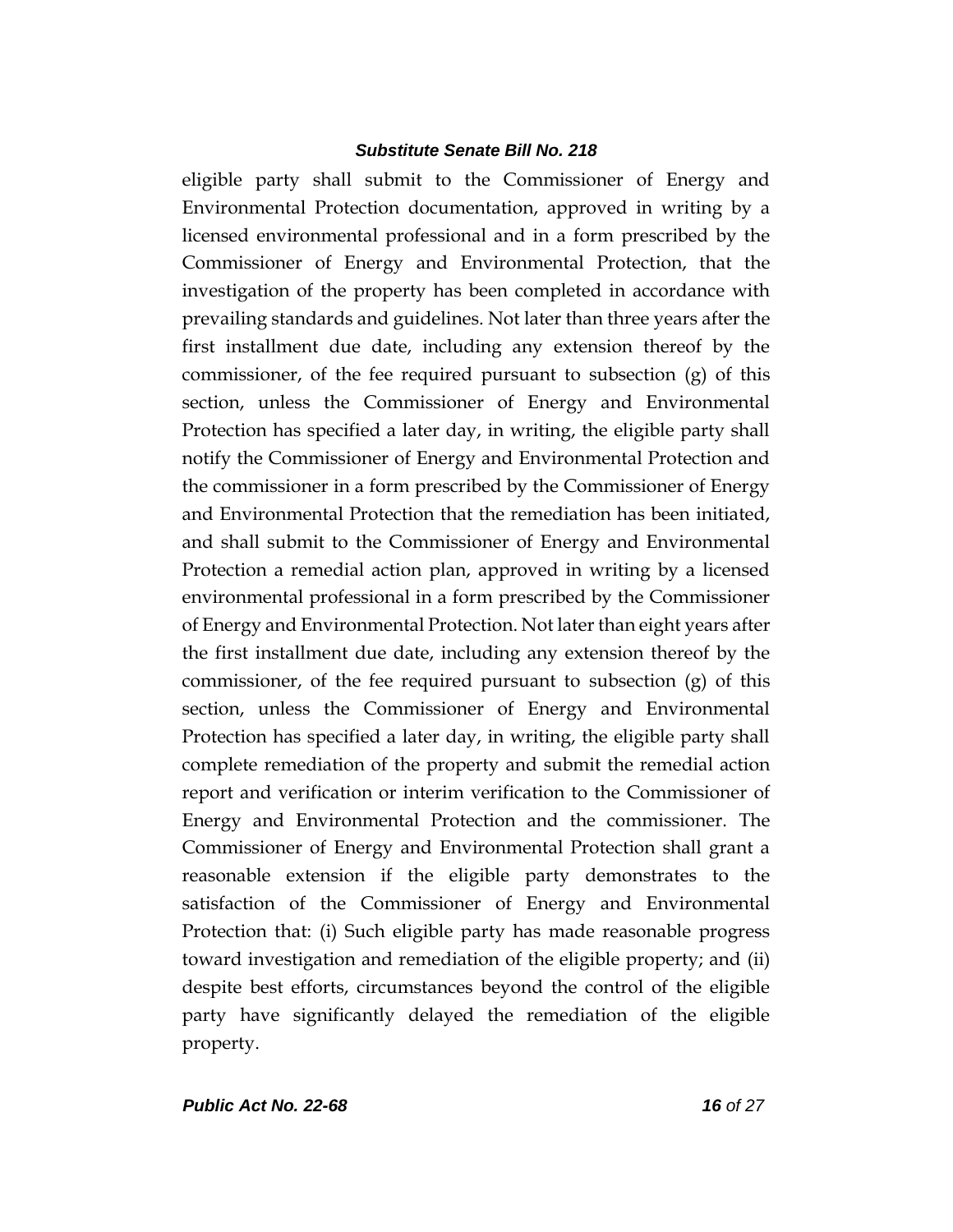(3) The eligible party may complete the investigation and remediation of a portion of the eligible property and submit a verification or an interim verification for such portion to the Commissioner of Energy and Environmental Protection and the commissioner, provided the eligible party (A) is in compliance with the provisions of this section and the brownfield investigation plan and remediation schedule, and (B) has, prior to submitting such verification or interim verification for such portion: (i) Timely submitted documentation to the Commissioner of Energy and Environmental Protection that the investigation of the entire property is complete in accordance with prevailing standards and guidelines, in accordance with subdivision (2) of this subsection, (ii) timely notified the Commissioner of Energy and Environmental Protection that the remediation was initiated and submitted to said commissioner a remedial action plan for the entire property originally accepted into the brownfield remediation and revitalization program, in accordance with subdivision (2) of this subsection, and (iii) demonstrated to the satisfaction of the Commissioner of Energy and Environmental Protection and the commissioner that it will complete the remediation of the remainder of the eligible property in accordance with the remediation schedule. For any verification or interim verification of a portion of the eligible property, the remediation of releases on and from such portion shall extend to the boundaries of the eligible property as a whole.

(4) An eligible party who submits an interim verification for an eligible property or a portion of an eligible property, and any subsequent owner of such eligible property, shall, until the remediation standards for groundwater are achieved, (A) operate and maintain the long-term remedy for groundwater in accordance with the remedial action plan, the interim verification and any approvals issued by the Commissioner of Energy and Environmental Protection, (B) prevent exposure to any groundwater plume containing a regulated substance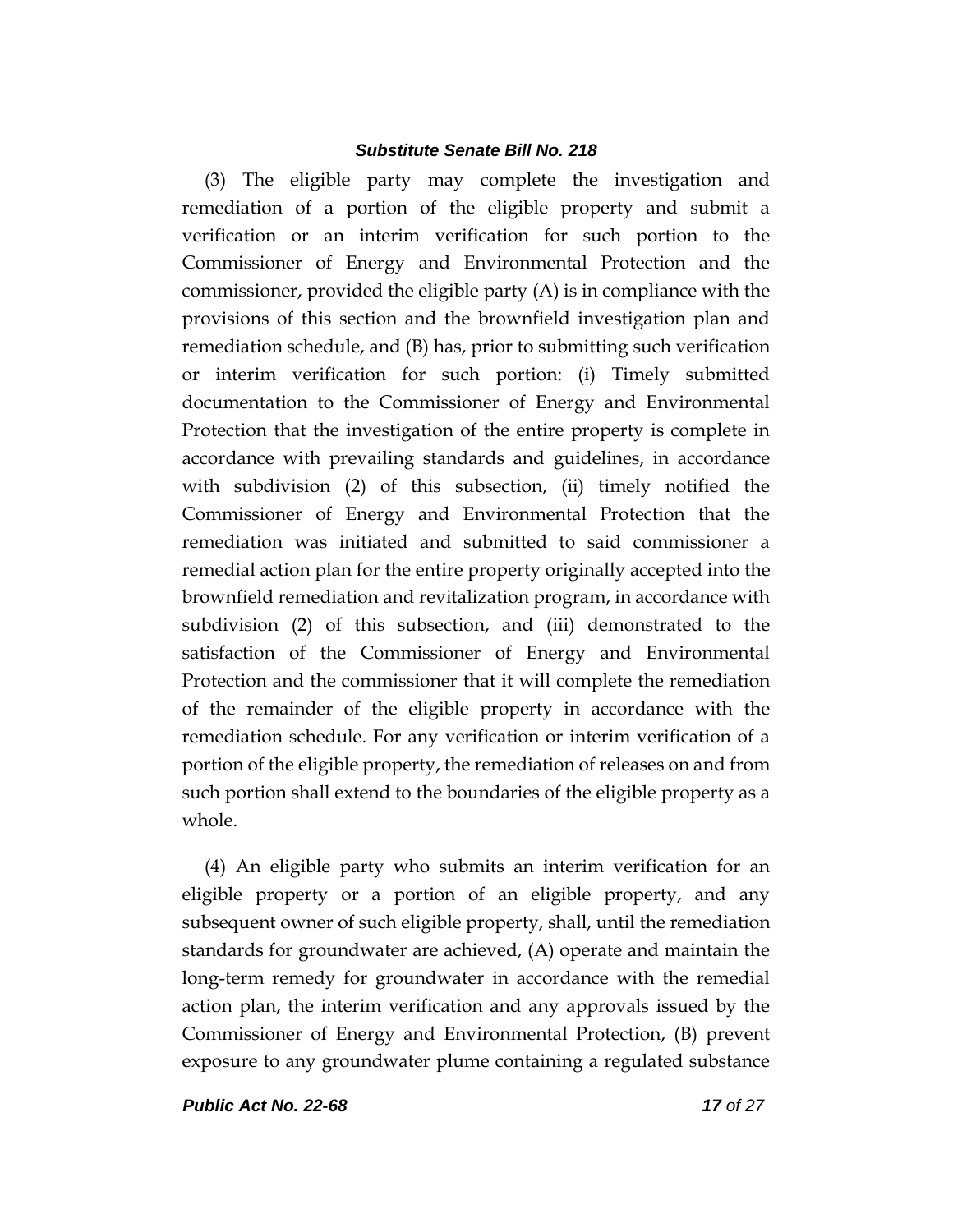in excess of the remediation standards on the property, (C) take all reasonable action to contain any groundwater plume on the property, and (D) submit annual status reports to the Commissioner of Energy and Environmental Protection and the commissioner.

(5) Before commencement of remedial action pursuant to the plan and schedule, the eligible party shall: (A) Publish notice of the remedial action in a newspaper having a substantial circulation in the town where the property is located, (B) notify the director of health of the municipality where the property is located, and (C) either (i) erect and maintain for at least thirty days in a legible condition a sign not less than six feet by four feet on the property, which shall be clearly visible from the public highway and shall include the words "ENVIRONMENTAL CLEAN-UP IN PROGRESS AT THIS SITE. FOR FURTHER INFORMATION CONTACT:" and include a telephone number for an office from which any interested person may obtain additional information about the remedial action, or (ii) mail notice of the remedial action to each owner of record of property which abuts such property, at the address on the last-completed grand list of the relevant town. Public comments shall be directed to the eligible party for a thirty-day period starting with the last provided public notice provision and such eligible party shall provide all comments and any responses to the Commissioner of Energy and Environmental Protection prior to commencing remedial action.

(6) The remedial action shall be conducted under the supervision of a licensed environmental professional and the remedial action report shall be submitted to the commissioner and the Commissioner of Energy and Environmental Protection signed and stamped by a licensed environmental professional. In such report, the licensed environmental professional shall include a detailed description of the remedial actions taken and issue a verification or interim verification for the eligible property or a portion of the eligible property, in which he or she shall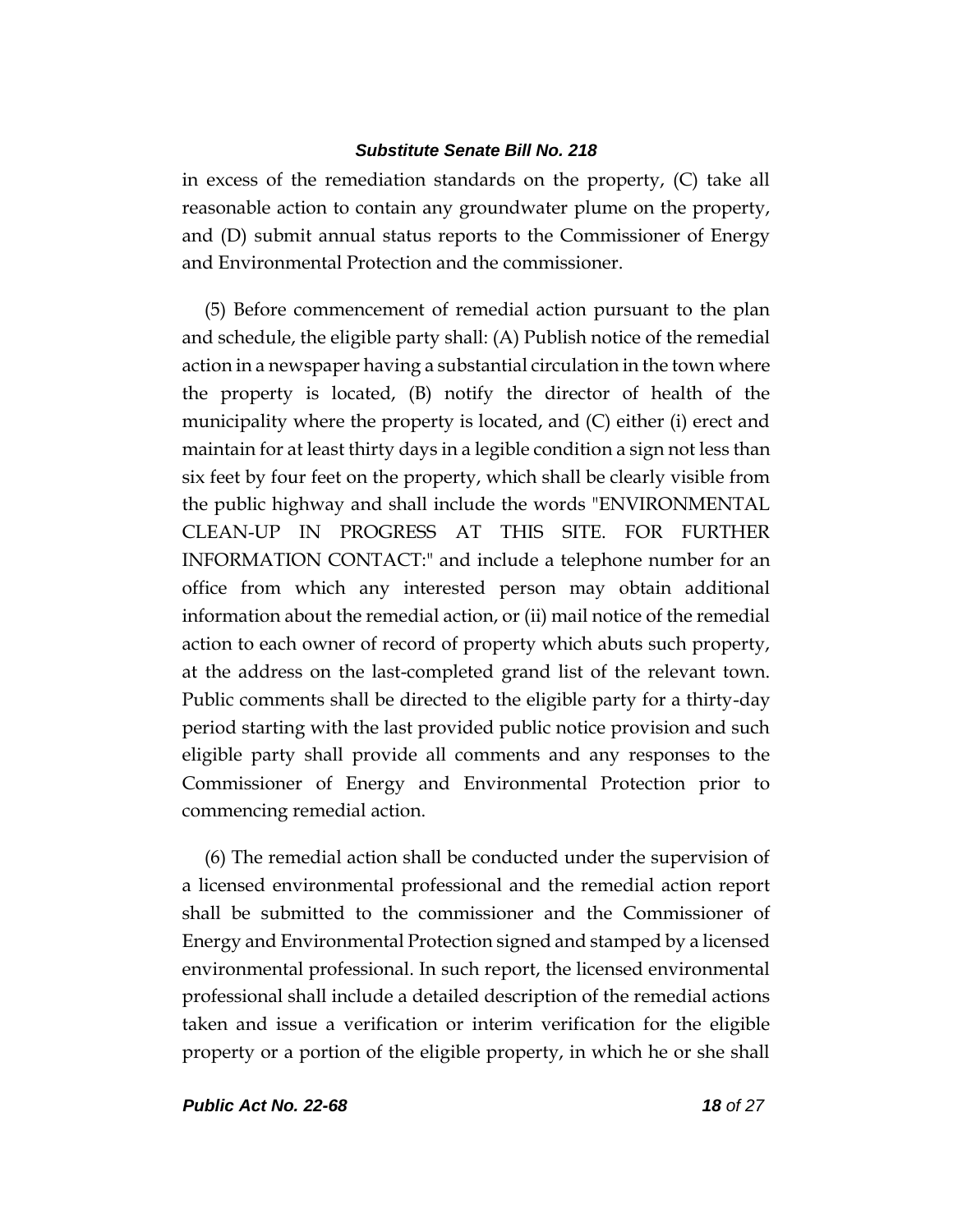render an opinion, in accordance with the standard of care provided in subsection (c) of section 22a-133w and the regulations adopted pursuant to subsection (c) of section 22a-133v, that the action taken to contain, remove or mitigate the release of regulated substances within the boundaries of such property is in accordance with the remediation standards.

(7) Copies of all applications for permits required to implement such plan and schedule in this section shall be submitted to the permit ombudsman within the Department of Economic and Community Development.

(8) Each eligible party participating in the brownfield remediation and revitalization program shall maintain all records related to its implementation of such plan and schedule and completion of the remedial action of the property for a period of not less than ten years and shall make such records available to the commissioner or the Commissioner of Energy and Environmental Protection at any time upon request by either.

(9) (A) Not later than sixty days after receiving a remedial action report signed and stamped by a licensed environmental professional and a verification or interim verification for the eligible property or a portion of the eligible property, the Commissioner of Energy and Environmental Protection shall notify the eligible party and the commissioner whether the Commissioner of Energy and Environmental Protection will conduct an audit of such remedial action. **[**Any**]** The Commissioner of Energy and Environmental Protection shall conduct any such audit **[**shall be conducted**]** not later than one hundred eighty days after the **[**Commissioner of Energy and Environmental Protection receives**]** receipt of such remedial action report and verification or interim verification, plus any additional time permitted pursuant to subparagraph (B) of this subdivision, except as provided in subparagraph (C) of this subdivision. Not later than fourteen days after

*Public Act No. 22-68 19 of 27*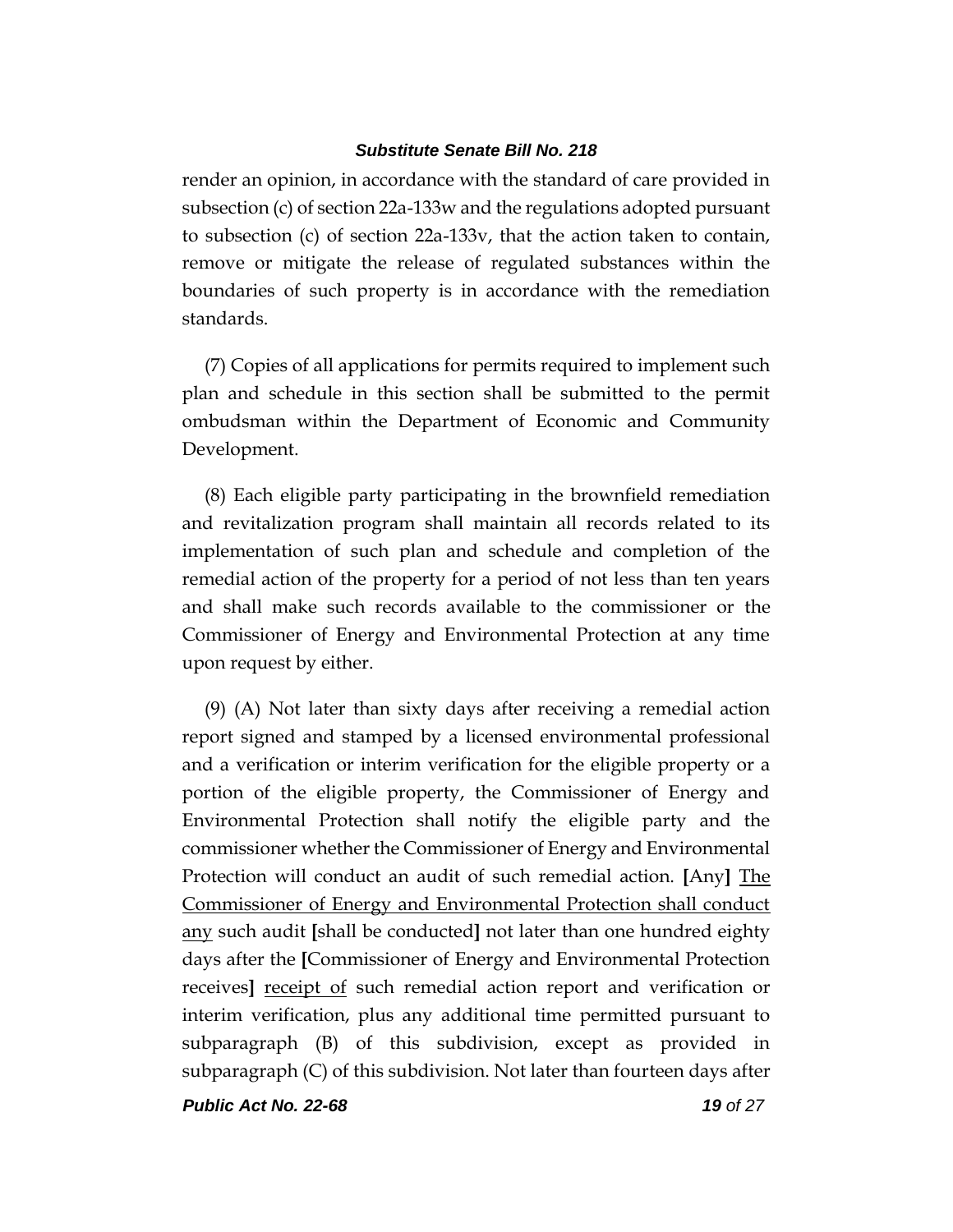completion of an audit, the Commissioner of Energy and Environmental Protection shall send written audit findings to the eligible party, the commissioner and the licensed environmental professional. The audit findings may approve or disapprove the report, provided any disapproval shall set forth the reasons for such disapproval.

(B) The Commissioner of Energy and Environmental Protection may request additional information during an audit conducted pursuant to this subdivision. If such information has not been provided to said commissioner within fourteen days of such request, the time frame for said commissioner to complete the audit shall be suspended until the information is provided to said commissioner. The Commissioner of Energy and Environmental Protection may choose to conduct such audit if and when the eligible party fails to provide a response to said commissioner's request for additional information within sixty days.

(C) The Commissioner of Energy and Environmental Protection shall not conduct an audit of a verification or interim verification for the eligible property or a portion of the eligible property pursuant to this subdivision after one hundred eighty days from receipt of such verification, plus any additional time permitted pursuant to subparagraph (B) of this subdivision, unless (i) said commissioner has reason to believe that a verification was obtained through the submittal of materially inaccurate or erroneous information, or otherwise misleading information material to the verification or that material misrepresentations were made in connection with the submittal of the verification, (ii) any post-verification monitoring or operations and maintenance is required as part of a verification and has not been done, (iii) a verification that relies upon an environmental use restriction was not recorded on the land records of the municipality in which such land is located in accordance with section 22a-133o and applicable regulations, (iv) said commissioner determines that there has been a violation of law material to the verification, or (v) said commissioner

*Public Act No. 22-68 20 of 27*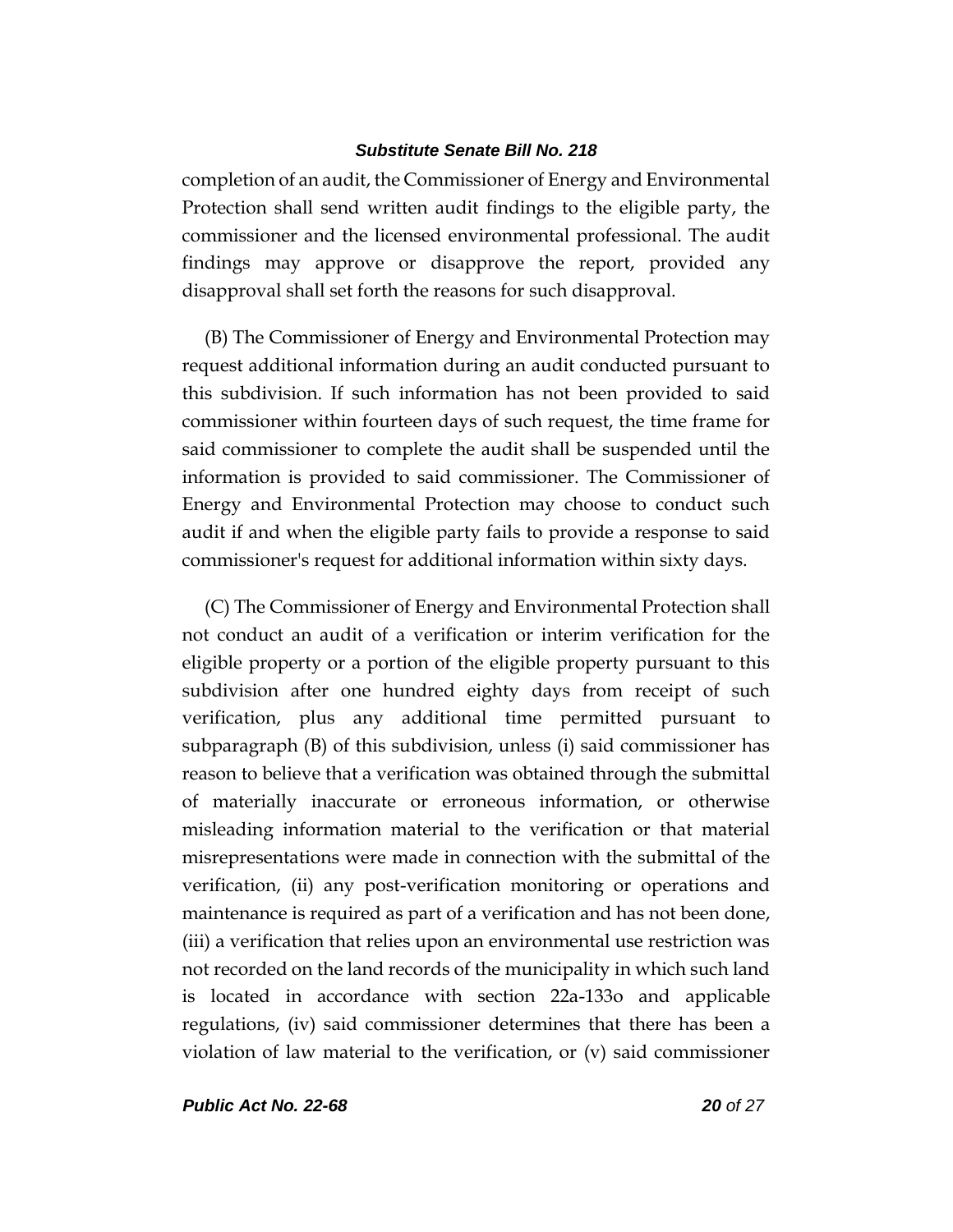determines that information exists indicating that the remediation may have failed to prevent a substantial threat to public health or the environment for releases on the property.

(k) Not later than sixty days after receiving a notice of disapproval of a verification or interim verification for the eligible property or a portion of the eligible property from the Commissioner of Energy and Environmental Protection, the eligible party shall submit to said commissioner and to the commissioner a report of cure of noted deficiencies. Within sixty days after receiving such report of cure of noted deficiencies by said commissioner, said commissioner shall issue a successful audit closure letter or a written disapproval of such report of cure of noted deficiencies.

(l) Before approving a verification or interim verification for the eligible property or a portion of the eligible property, the Commissioner of Energy and Environmental Protection may enter into a memorandum of understanding with the eligible party with regard to any further remedial action or monitoring activities on or at such property that said commissioner deems necessary for the protection of human health or the environment.

(m) (1) An eligible party who has been accepted into the brownfield remediation and revitalization program shall have no obligation as part of its plan and schedule to characterize, abate and remediate any release of a regulated substance outside the boundaries of the eligible property originally accepted into the brownfield remediation and revitalization program, provided the notification requirements of section 22a-6u pertaining to significant environmental hazards shall continue to apply to the property and the eligible party shall not be required to characterize, abate or remediate any such significant environmental hazard outside the boundaries of the subject property unless such significant environmental hazard arises from the actions of the eligible party after its acquisition of or control over the property from which

*Public Act No. 22-68 21 of 27*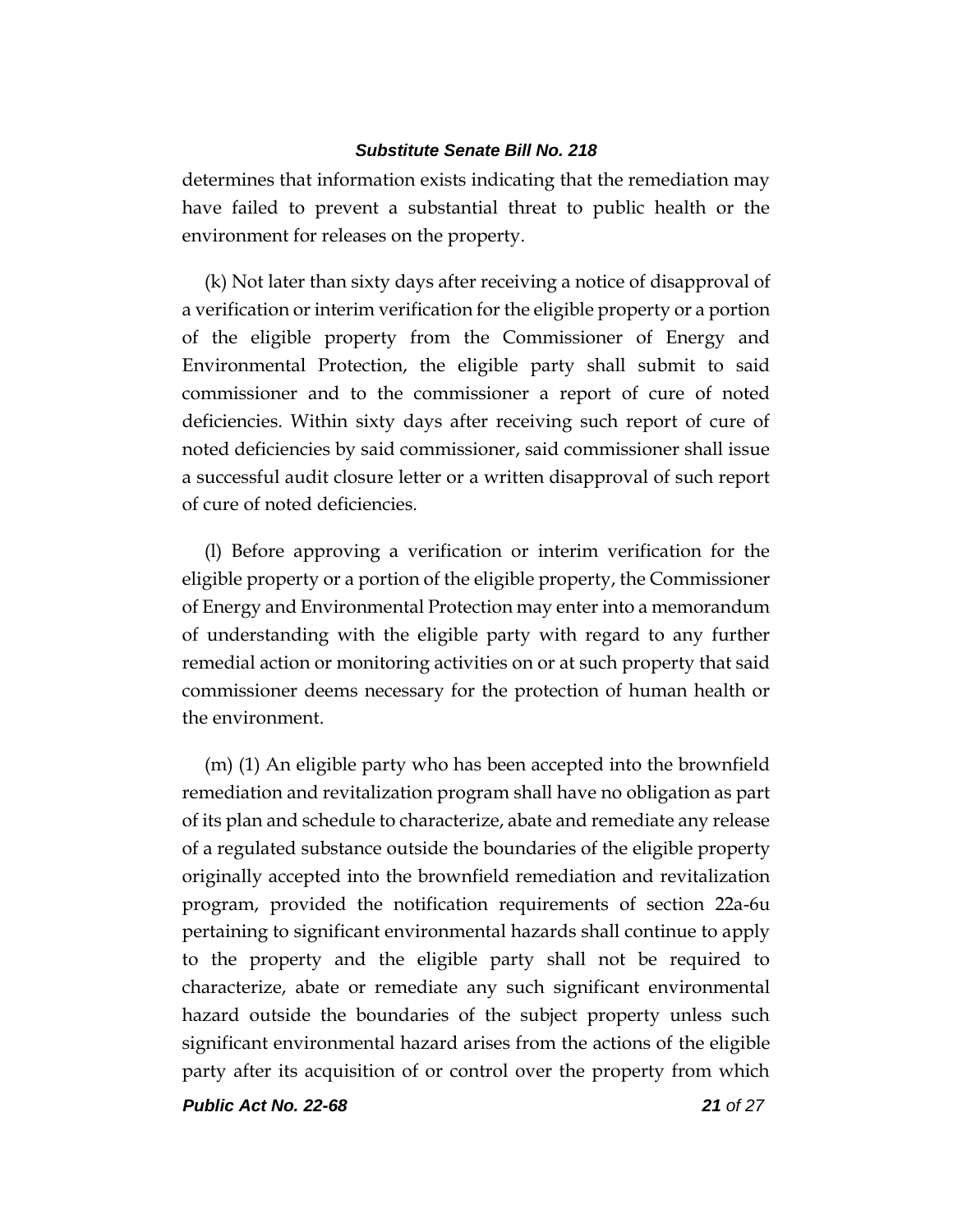such significant environmental hazard has emanated outside its own boundaries. If an eligible party who has been accepted into the brownfield remediation and revitalization program conveys or otherwise transfers its ownership of the subject property and such eligible party is in compliance with the provisions of this section and the brownfield investigation plan and remediation schedule at the time of conveyance or transfer of ownership, the provisions of this section shall apply to such transferee, if such transferee meets the eligibility criteria set forth in this section, complies with the obligations undertaken by the eligible party under this section, and timely pays the greater of: (A) Any fee required by subsection (g) or (h) of this section not yet paid by such eligible party, or (B) a fee of ten thousand dollars. In such case, all references to applicant or eligible party shall mean the subsequent owner or transferee.

(2) After the Commissioner of Energy and Environmental Protection issues either a no audit letter or a successful audit closure letter, or no audit decision has been made by said commissioner within one hundred eighty days, plus any additional time permitted pursuant to subparagraph (B) of subdivision (9) of subsection (j) of this section, after the submittal of the remedial action report and verification or interim verification, for the eligible property or a portion of the eligible property, such eligible party shall not be liable to the state or any person for (A) costs incurred in the remediation of, equitable relief relating to, or damages resulting from the release of regulated substances addressed in such verification or interim verification, and (B) historical impacts off the eligible property as a whole, including air deposition, waste disposal, impacts to sediments and natural resource damages. No eligible party shall be afforded any relief from liability such eligible party may have from a release requiring action pursuant to the PCB regulations or a release requiring action pursuant to the UST regulations.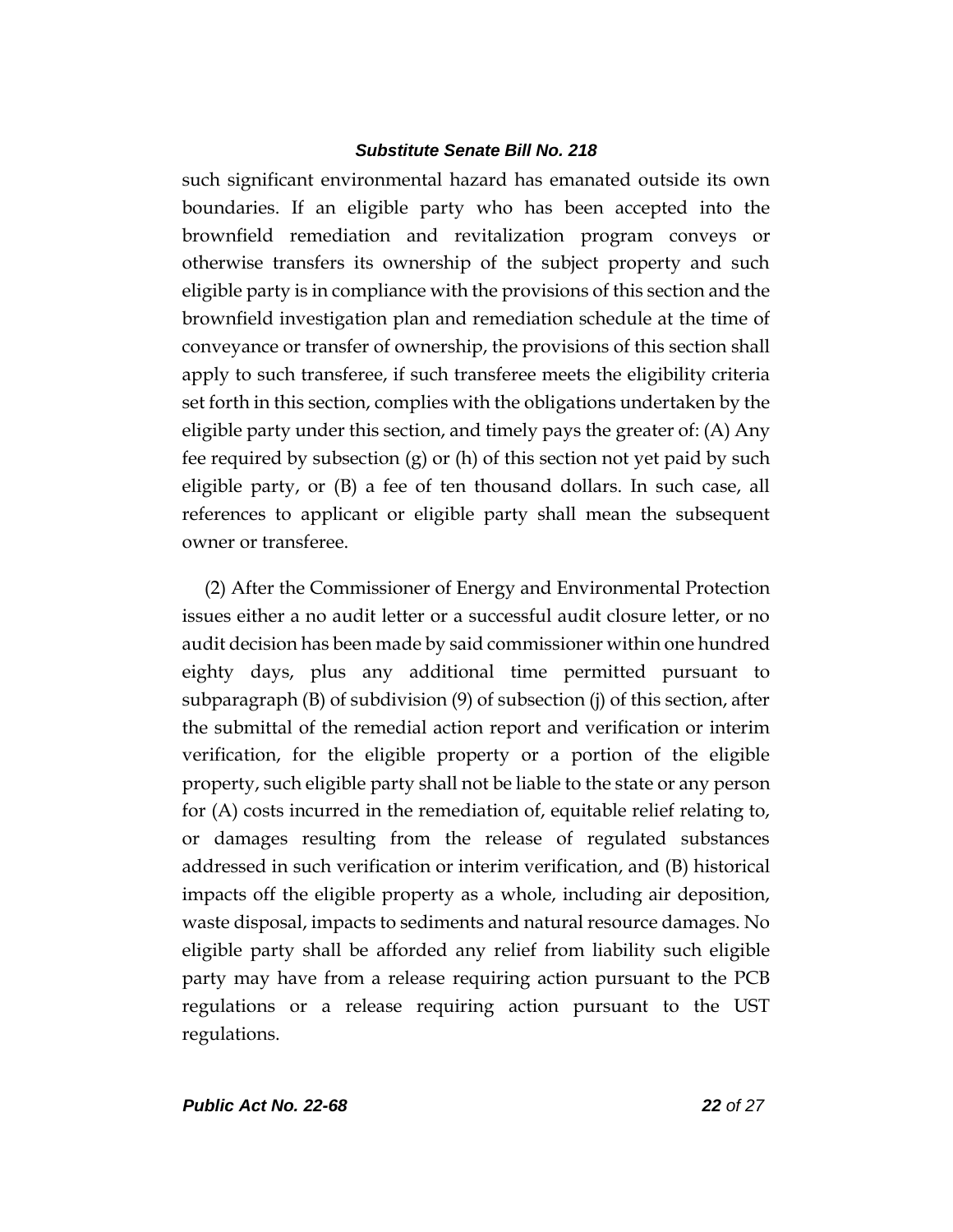(3) The provisions of this section concerning liability shall extend to any person who acquires title to all or part of the property for which a remedial action report and verification or interim verification have been submitted pursuant to this section, provided (A) there is payment of a fee of ten thousand dollars to said commissioner for each such extension, (B) such person acquiring all or part of the property meets the criteria of this section, and (C) the Commissioner of Energy and Environmental Protection has issued either a successful audit closure letter or no audit letter, or no audit decision has been made by said commissioner not later than one hundred eighty days, plus any additional time permitted pursuant to subparagraph (B) of subdivision (9) of subsection (j) of this section, after the submittal of the remedial action report and verification or interim verification. No municipality, Connecticut brownfield land bank or economic development agency that acquires title to all or part of the property shall be required to pay a fee, provided the municipality, Connecticut brownfield land bank or economic development agency shall collect and pay the fee upon transfer of the property to another person for purposes of development. Such fee shall be deposited into the Special Contaminated Property Remediation and Insurance Fund established under section 22a-133t and such funds shall be for the exclusive use by the Department of Energy and Environmental Protection.

(4) Neither a successful audit closure nor no audit letter issued pursuant to this section, nor the expiration of one hundred eighty days, plus any additional time permitted pursuant to subparagraph (B) of subdivision (9) of subsection (j) of this section, after the submittal of the remedial action report and verification or interim verification without an audit decision by the Commissioner of Energy and Environmental Protection, shall preclude said commissioner from taking any appropriate action, including, but not limited to, any action to require remediation of the property by the eligible party or, as applicable, to its successor, if said commissioner determines that:

*Public Act No. 22-68 23 of 27*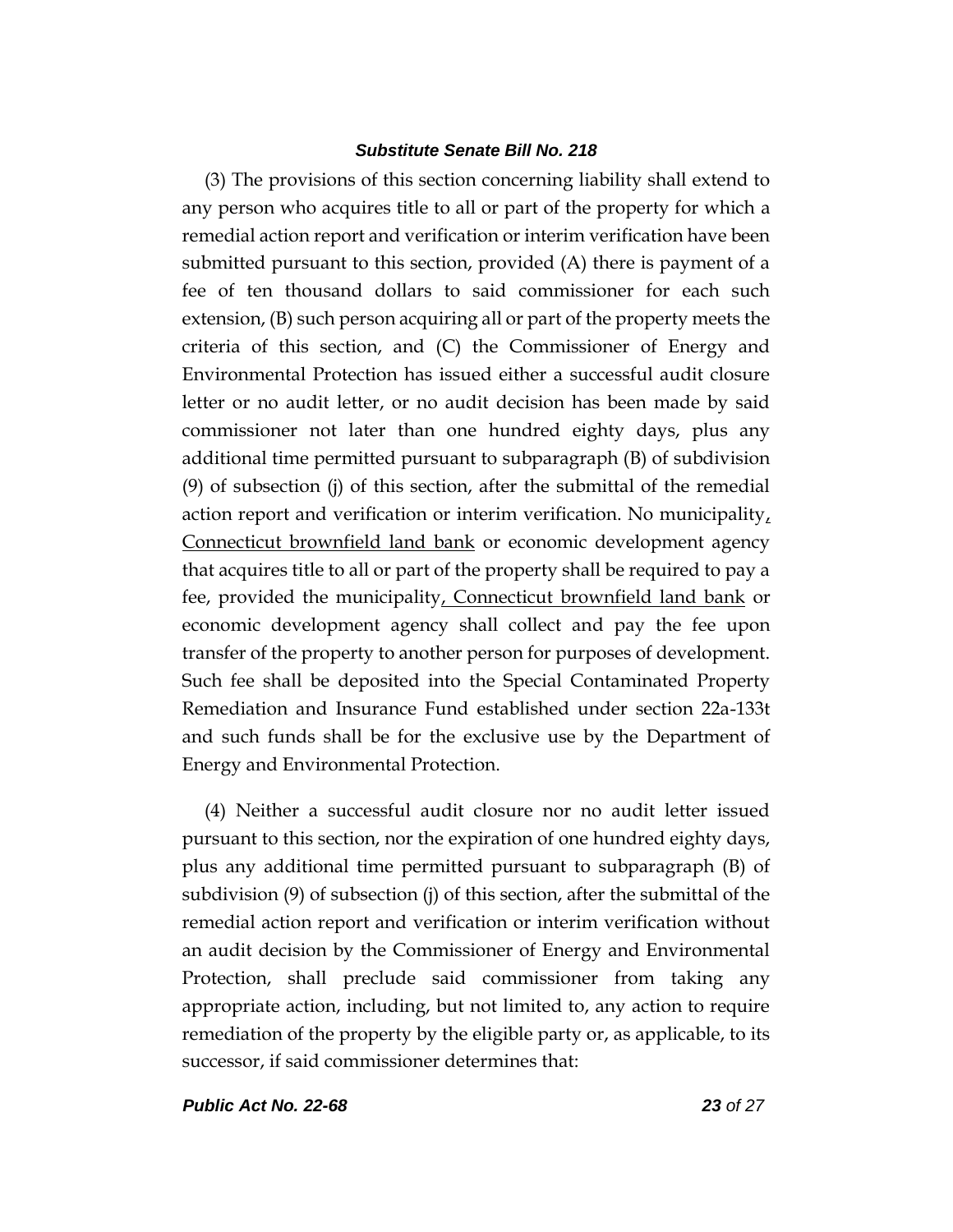(A) The successful audit closure, no audit letter, or the expiration of one hundred eighty days, plus any additional time permitted pursuant to subparagraph (B) of subdivision (9) of subsection (j) of this section, after the submittal of the remedial action report and verification or interim verification without an audit decision by the Commissioner of Energy and Environmental Protection was based on information provided by the person submitting such remedial action report and verification or interim verification that the Commissioner of Energy and Environmental Protection can show that such person knew, or had reason to know, was false or misleading, and, in the case of the successor to an applicant, that such successor was aware or had reason to know that such information was false or misleading;

(B) New information confirms the existence of previously unknown contamination that resulted from a release that occurred before the date that an application has been accepted into the brownfield remediation and revitalization program;

(C) The eligible party who received the successful audit closure or no audit letter or where one hundred eighty days, plus any additional time permitted pursuant to subparagraph (B) of subdivision (9) of subsection (j) of this section, lapsed without an audit decision by the Commissioner of Energy and Environmental Protection has materially failed to complete the remedial action required by the brownfield investigation plan and remediation schedule or to carry out or comply with monitoring, maintenance or operating requirements pertinent to a remedial action including the requirements of any environmental land use restriction; or

(D) The threat to human health or the environment is increased beyond an acceptable level due to substantial changes in exposure conditions at such property, including, but not limited to, a change from nonresidential to residential use of such property.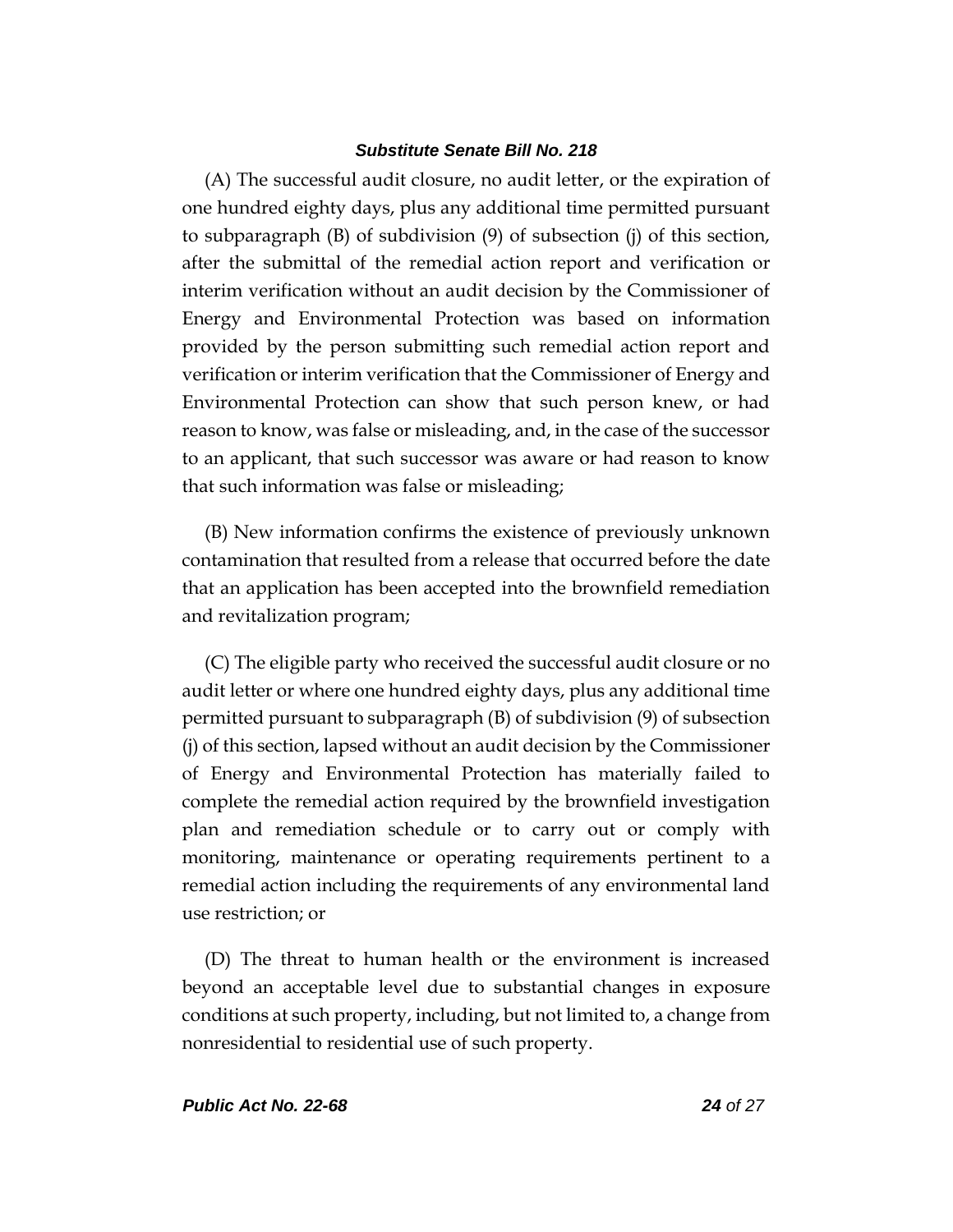(5) If an eligible party who has been accepted into the brownfield remediation and revitalization program conveys or otherwise transfers all or part of its ownership interest in the subject property at any time before the issuance of a successful audit closure or no audit letter or the expiration of one hundred eighty days, plus any additional time permitted pursuant to subparagraph (B) of subdivision (9) of subsection (j) of this section, after the submittal of the remedial action report and verification or interim verification without an audit decision by the Commissioner of Energy and Environmental Protection, the eligible party conveying or otherwise transferring its ownership interest shall not be liable to the state or any person, for the portion of the property transferred, for (A) costs incurred in the remediation of, equitable relief relating to, or damages resulting from the release of regulated substances addressed in the brownfield investigation plan and remediation schedule, and (B) historical impacts off the eligible property as a whole, including air deposition, waste disposal, impacts to sediments and natural resource damages, provided the eligible party complied with its obligations under this section during the period when the eligible party held an ownership interest in the subject property. Nothing in this subsection shall provide any relief from liability such eligible party may have related to a release requiring action pursuant to the PCB regulations, or a release requiring action pursuant to the UST regulations.

(6) Upon the Commissioner of Energy and Environmental Protection's issuance of a successful audit closure letter or no audit letter for the entire eligible property originally accepted into the brownfield remediation and revitalization program, or after one hundred eighty days, plus any additional time permitted pursuant to subparagraph (B) of subdivision (9) of subsection (j) of this section, have passed since the submittal of a verification or interim verification and said commissioner has not audited the verification or interim verification, the immediate prior owner regardless of its own eligibility to participate in the

*Public Act No. 22-68 25 of 27*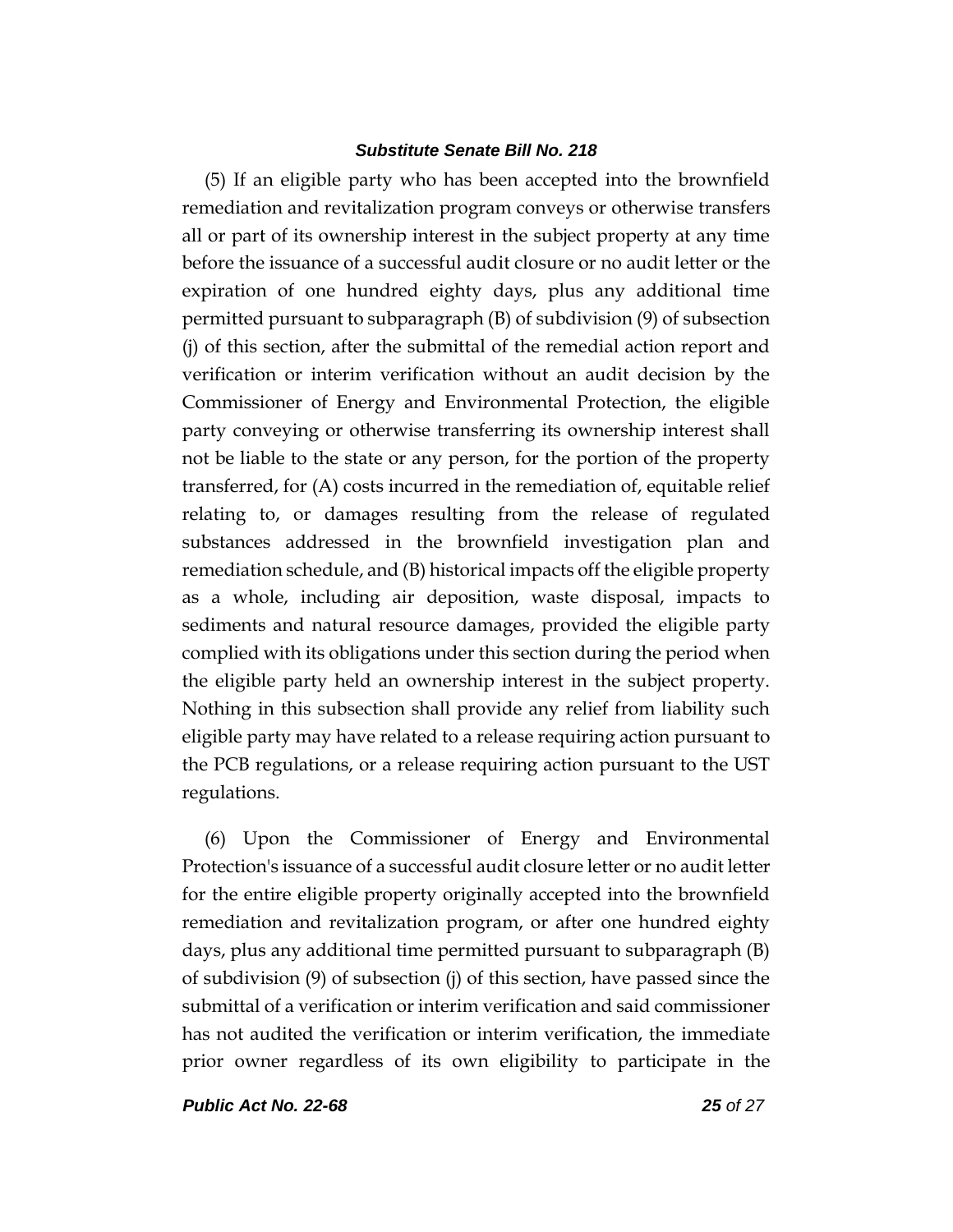comprehensive brownfield remediation and revitalization program shall have no liability to the state or any person for any future investigation and remediation of the release of any regulated substance at the eligible property addressed in the verification or interim verification, provided the immediate prior owner has complied with any legal obligation such owner had with respect to investigation and remediation of releases at and from the property, and provided further the immediate prior owner shall retain any and all liability such immediate prior owner would otherwise have for the investigation and remediation of the release of any regulated substance beyond the boundary of the eligible property. In any event, the immediate prior owner shall remain liable for (A) penalties or fines, if any, relating to the release of any regulated substance at or from the eligible property, (B) costs and expenses, if any, recoverable or reimbursable pursuant to sections 22a-134b, 22a-451 and 22a-452, and (C) obligations of the immediate prior owner as a certifying party on a Form III or IV submitted pursuant to sections 22a-134 to 22a-134e, inclusive.

(n) A person whose application to the brownfield remediation and revitalization program has been accepted by the commissioner or any subsequent eligible party whose application to the brownfield remediation and revitalization program has been accepted by the commissioner shall be exempt for filing as an establishment pursuant to sections 22a-134a to 22a-134d, inclusive, if such real property or prior business operations constitute an establishment. Nothing in this section shall be construed to alter any existing legal requirement applicable to any certifying party at a property under sections 22a-134 and 22a-134a to 22a-134e, inclusive.

(o) Notwithstanding the provisions of this section, eligible parties shall investigate and remediate, and remain subject to all applicable statutes and requirements, the extent of any new release that occurs during their ownership of the property.